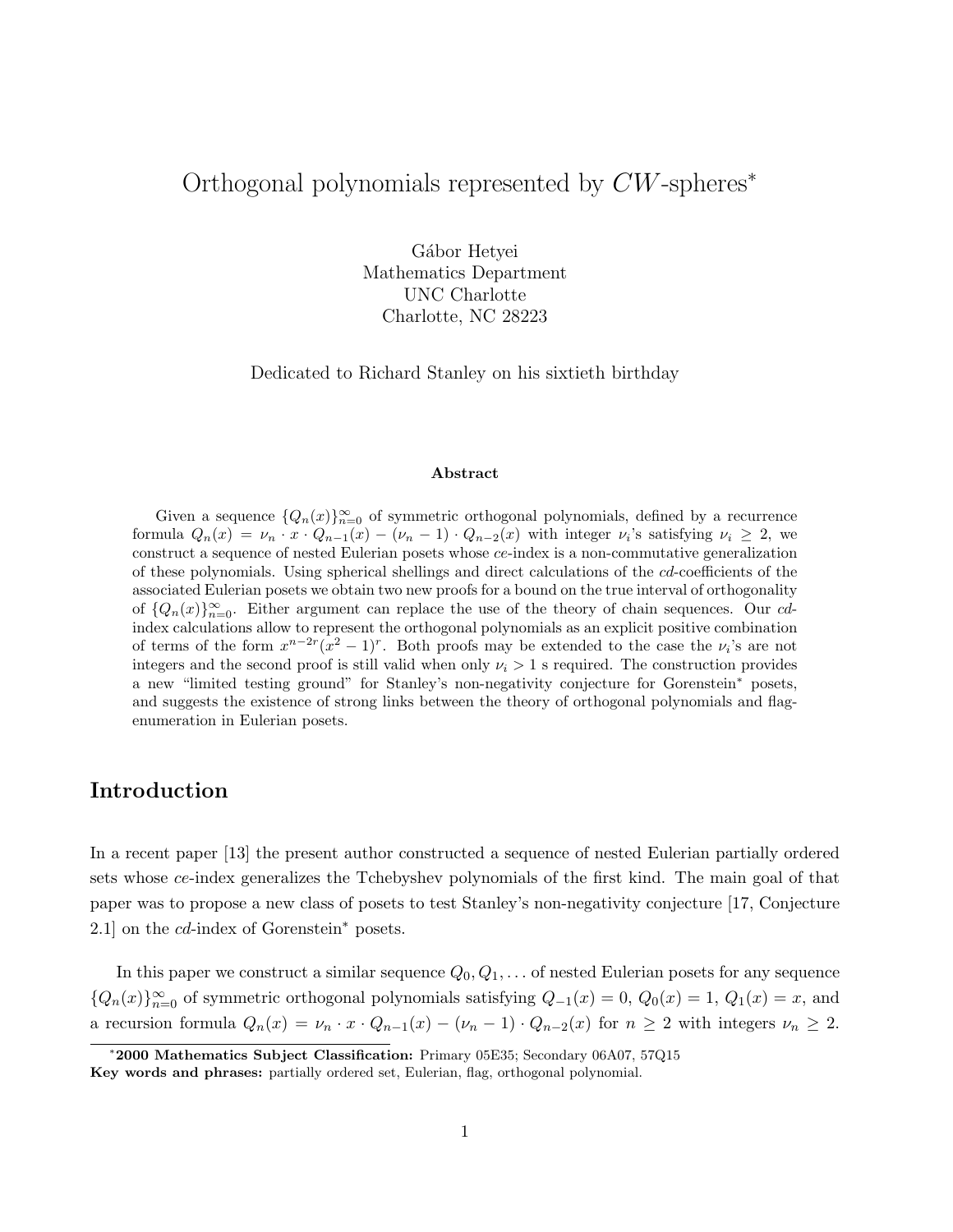Since these posets arise as face posets of a sequence of CW-spheres closed under taking (the boundary complexes of) faces, these sequences of posets may help testing Stanley's conjecture the same way as the Tchebyshev posets. (This possibility will be explained in the concluding Section 8.) The study of the structure of these posets, however, opens up also other, potentially even more interesting directions of research.

The fact that the true interval of orthogonality of the orthogonal polynomial systems considered is a subset of  $[-1, 1]$  is an easy consequence of the non-negativity of the cd-index of the associated Eulerian posets, which may be shown using spherical shelling. (It is also fairly easy to extract a proof for non-integer  $\nu_i$ 's by inspection of the integral case.) The same result in the classical theory of orthogonal polynomials seems to depend on the theory of chain sequences. Both shellings and chain sequences seem to be a tool to "prove inequalities by induction" in this context. Moreover, the recursion formula for the non-commutative generalization of the orthogonal polynomial systems considered seems to offer a very easy way to find an explicit non-negative representation, which then may be "projected down" to the commutative case. It may be worth finding it out in the future whether the theory of chain sequences is closer to the first or second approach to the cd-coefficients, if it is close to any of them. In this process either a new approach to prove non-negativity results for cd-coefficients or new ways to prove non-negativity results for orthogonal polynomials may be found.

Since it is a goal of the present paper to inspire collaboration between researchers of orthogonal polynomials and Eulerian posets, experts of either field will hopefully find some useful information and sufficient pointers in the preliminary Section 1. Furthermore, this section contains a brief (and somewhat "unorthodox") introduction to spherical coordinates, which will be useful in describing our CW-spheres.

In Section 2 we define complexes of lunes on an  $(n-1)$ -dimensional sphere. Every partially ordered set in each sequence will be the face poset of a lune complex. We introduce a code system for the faces, and show that each lune complex is a CW-sphere. A fundamental recursion formula for the flag f-vector of lune complexes is shown in Section 3, instances of the ce-index form of the same recursion clearly generalize of the fundamental recursion formula of the orthogonal polynomials  $Q_n(x)$ . The fact that the lune complexes are spherically shellable and thus have a non-negative cd-index is shown in Section 4.

The connection between the non-negativity of the *cd*-index of a lune complex and the statement on the true interval of orthogonality of the polynomials  $Q_n(x)$  is explained in Section 5. We also provide the first proof of the non-negativity of the cd-index by the use of spherical shelling. This approach needs assuming  $\nu_n \geq 2$  for  $n \geq 2$ , while in the traditional approach using chain sequences only  $\nu_n > 1$  is needed. This "gap" could probably be filled by using a more general definition for our lune complexes. The study of this option is omitted, since in Section 6 we show how the cd-index recursion may be used to obtain an explicit formula for the cd-coefficients of our face posets, and how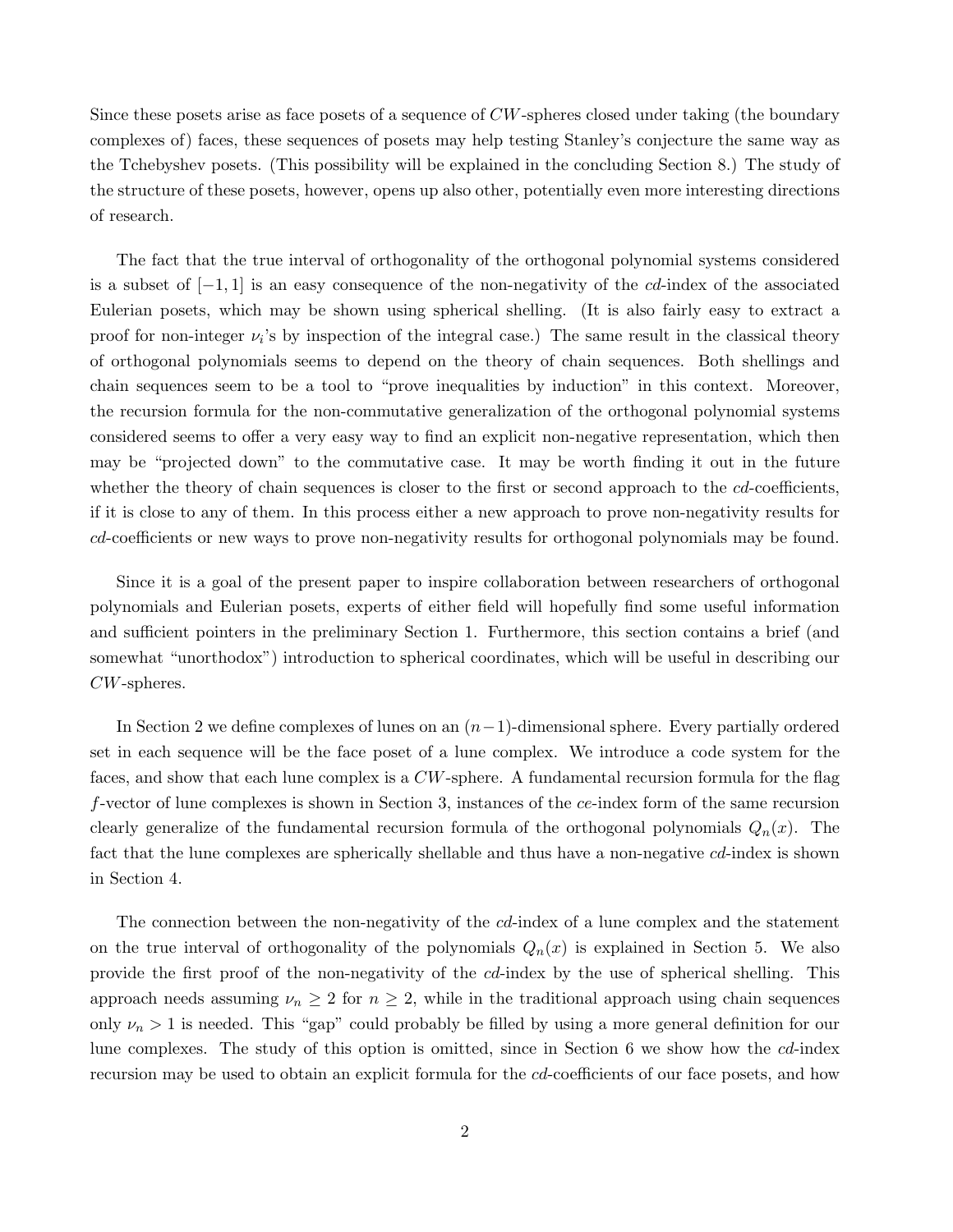these calculations may be "projected down" to obtain an explicit representation of our orthogonal polynomials as a positive combination of terms of the form  $x^{n-2r}(x^2-1)^r$ . This proof extends also to the weakened condition  $\nu_n > 1$ , and does not require constructing Eulerian posets. However, it seems more difficult to guess the formula found without the inspiration coming from *cd*-index calculations.

Section 7 contains the proof of the fact that for the case when  $\nu_n = 2$  for  $n \geq 2$ , the face posets of CW-spheres constructed in this paper are isomorphic to the duals of the Tchebyshev posets constructed in [13]. Finally, we present our suggestions for future research in Section 8.

### 1 Preliminaries

### 1.1 Eulerian posets

A partially ordered set P is graded if it has a unique minimum element  $\hat{0}$ , a unique maximum element 1, and a rank function  $\rho$ . Here  $\rho(\hat{0}) = 0$ , and  $\rho(1)$  is the rank of P. Given a graded partially ordered set P of rank  $n + 1$  and  $S \subseteq \{1, ..., n\}$ ,  $f_S(P)$  denotes the number of saturated chains of the Srank selected subposet  $P_S = \{x \in P : \rho(x) \in S\} \cup \{\hat{0},\hat{1}\}.$  The vector  $(f_S(P) : S \subseteq \{1,\ldots,n\})$ is called the flag f-vector of P. Equivalent encodings of the flag f-vector include the flag h-vector  $(h_S(P) : S \subseteq \{1, \ldots, n\})$  (see [17]) and the flag  $\ell$ -vector  $(\ell_S(P) : S \subseteq \{1, \ldots, n\})$  (see [6]), given by  $h_S(P) = \sum_{T \subseteq S} (-1)^{|S \setminus T|} f_T(P)$  and  $\ell_S(P) = (-1)^{n-|S|} \sum_{T \supseteq [1,n] \setminus S} (-1)^{|T|} f_T(P)$  respectively. A graded poset is *Eulerian* if every interval [x, y] of positive rank in it satisfies  $\sum_{x \le z \le y} (-1)^{\rho(z)} = 0$ . All linear relations holding for the flag  $f$ -vector of an arbitrary Eulerian poset of rank  $n$  were determined by Bayer and Billera in [2]. These linear relations were rephrased by J. Fine as follows (see the paper [5] by Bayer and Klapper). For any  $S \subseteq \{1, \ldots, n\}$  define the non-commutative monomial  $u_S = u_1 \ldots u_n$ by setting

$$
u_i = \begin{cases} b & \text{if } i \in S, \\ a & \text{if } i \notin S. \end{cases}
$$

Then the polynomial  $\Psi_{ab}(P) = \sum_{S} h_S u_S$  in non-commuting variables a and b, called the ab-index of P, is a polynomial of  $c = a + b$  and  $d = ab + ba$ . This form of  $\Psi_{ab}(P)$  is called the *cd-index of* P. Further proofs of the existence of the cd-index may be found in [4], in [11], and in [17]. It was noted by Stanley in [17] that the existence of the cd-index is equivalent to saying that the ab-index rewritten as a polynomial of  $c = a + b$  and  $e = a - b$  involves only even powers of e. It was observed by Bayer and Hetyei in [3] that the coefficients of the resulting ce-index may be computed using a formula that is analogous to the definition of the flag  $\ell$ -vector. In fact, given a ce-word  $u_1 \cdots u_n$ , let S be the set of positions i satisfying  $u_i = e$ . Then the coefficient  $L_S(P)$  of the ce-word is given by

$$
L_S(P) = (-1)^{n-|S|} \sum_{T \supseteq [1,n] \setminus S} \left(\frac{-1}{2}\right)^{|T|} f_T(P). \tag{1}
$$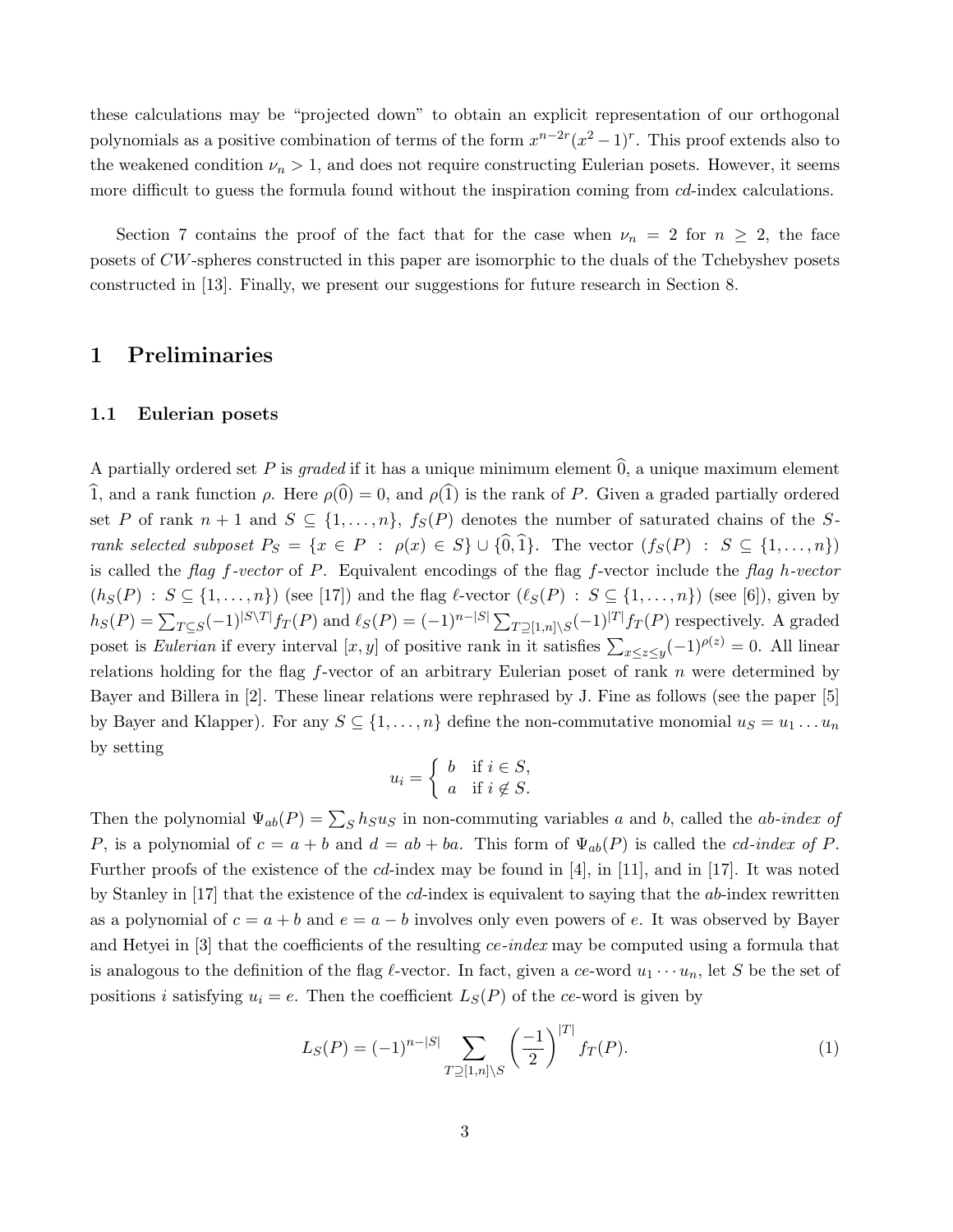The fact that the ce-index is a polynomial of c and  $e^2$  is equivalent to stating that  $L_S(P) = 0$  unless S is an even set, that is, a union of disjoint intervals of even cardinality.

A poset P is called *near-Eulerian* if it may be obtained from an Eulerian poset  $\tilde{\Sigma}P$ , called the semisuspension of P, by removing one coatom. The poset  $\tilde{\Sigma}P$  may be uniquely reconstructed from P by adding a coatom x which covers all  $y \in P$  for which  $[y,\hat{1}]$  is the three element chain.

### 1.2 Spherical shellings

The posets we consider in this paper may be represented as face posets of  $CW$ -spheres. We call a poset P with  $\hat{0}$  a CW-poset when for all  $x > \hat{0}$  in P the geometric realization  $|(\hat{0}, x)|$  of the open interval  $(0, x)$  is homeomorphic to a sphere. By [7], P is a CW-poset if and only if it is the face poset P(Ω) of a regular CW-complex Ω. When  $\Omega$  is a CW-sphere, the poset  $P_1(\Omega)$ , obtained from  $\Omega$  by adding a unique maximum element  $\hat{1}$ , is Eulerian. Stanley observed the following; see [17, Lemma 2.1]. Let  $\Omega$  be an *n*-dimensional CW-sphere, and  $\sigma$  an (open) facet of  $\Omega$ . Let  $\Omega'$  be obtained from  $\Omega$ by subdividing the closure  $\bar{\sigma}$  of  $\sigma$  into a regular CW-complex with two facets  $\sigma_1$  and  $\sigma_2$  such that the boundary  $\partial \sigma$  remains the same and  $\overline{\sigma_1} \cap \overline{\sigma_2}$  is a regular  $(n-1)$ -dimensional CW-ball Γ. Then we have

$$
\Phi(P_1(\Omega')) - \Phi(P_1(\Omega)) = \Phi(P_1(\widetilde{\Sigma}\Gamma)) \cdot c - \Phi(P_1(\partial\Gamma)) \cdot (c^2 - d). \tag{2}
$$

In [17] Stanley uses the above observation to prove that the face poset of a *spherically shellable CW*sphere has non-negative cd-index. A complex  $\Omega$  or its face poset  $P_1(\Omega)$  is called *spherically shellable* (or S–shellable) if either  $\Omega = {\emptyset}$  (and so  $P_1(\Omega)$  is the two-element chain  $\{0 < 1\}$ ), or else we can linearly order the facets (open n-cells)  $F_1, F_2, \ldots, F_m$  of  $\Omega$  such that for all  $1 \leq i \leq m$  the following two conditions hold:

- (S-a)  $\partial \overline{F_1}$  is S–shellable of dimension  $n-1$ .
- $(S$ -b) For  $2 \le i \le m-1$ , let  $\Gamma_i := \text{cl}[\partial \overline{F_i} ((\overline{F_1} \cup \cdots \cup \overline{F_{i-1}}) \cap \overline{F_i})]$ . (Here both cl and denote closure.) Then  $P_1(\Gamma_i)$  is near-Eulerian of dimension  $n-1$ , and the semisuspension  $\Sigma \Gamma_i$  is S-shellable, with the first facet of the shelling being the facet  $\tau = \tau_i$  adjoined to  $\Gamma_i$  to obtain  $\Sigma \Gamma_i$ .

#### 1.3 Orthogonal polynomials

For fundamental facts on orthogonal polynomials our main reference is Chihara's book [9]. A moment functional  $\mathcal L$  is a linear map  $\mathbb C[x] \to \mathbb C$ . A sequence of polynomials  $\{P_n(x)\}_{n=0}^\infty$  is an orthogonal polynomial sequence (OPS) with respect to L if  $P_n(x)$  has degree n,  $\mathcal{L}[P_m(x)P_n(x)] = 0$  for  $m \neq n$ , and  $\mathcal{L}[P_n^2(x)] \neq 0$  for all n. Such a system exists if and only if  $\mathcal{L}$  is quasi-definite (see [9, Ch. I, Theorem 3.1], the term quasi-definite is introduced in [9, Ch. I, Definition 3.2]). Whenever an OPS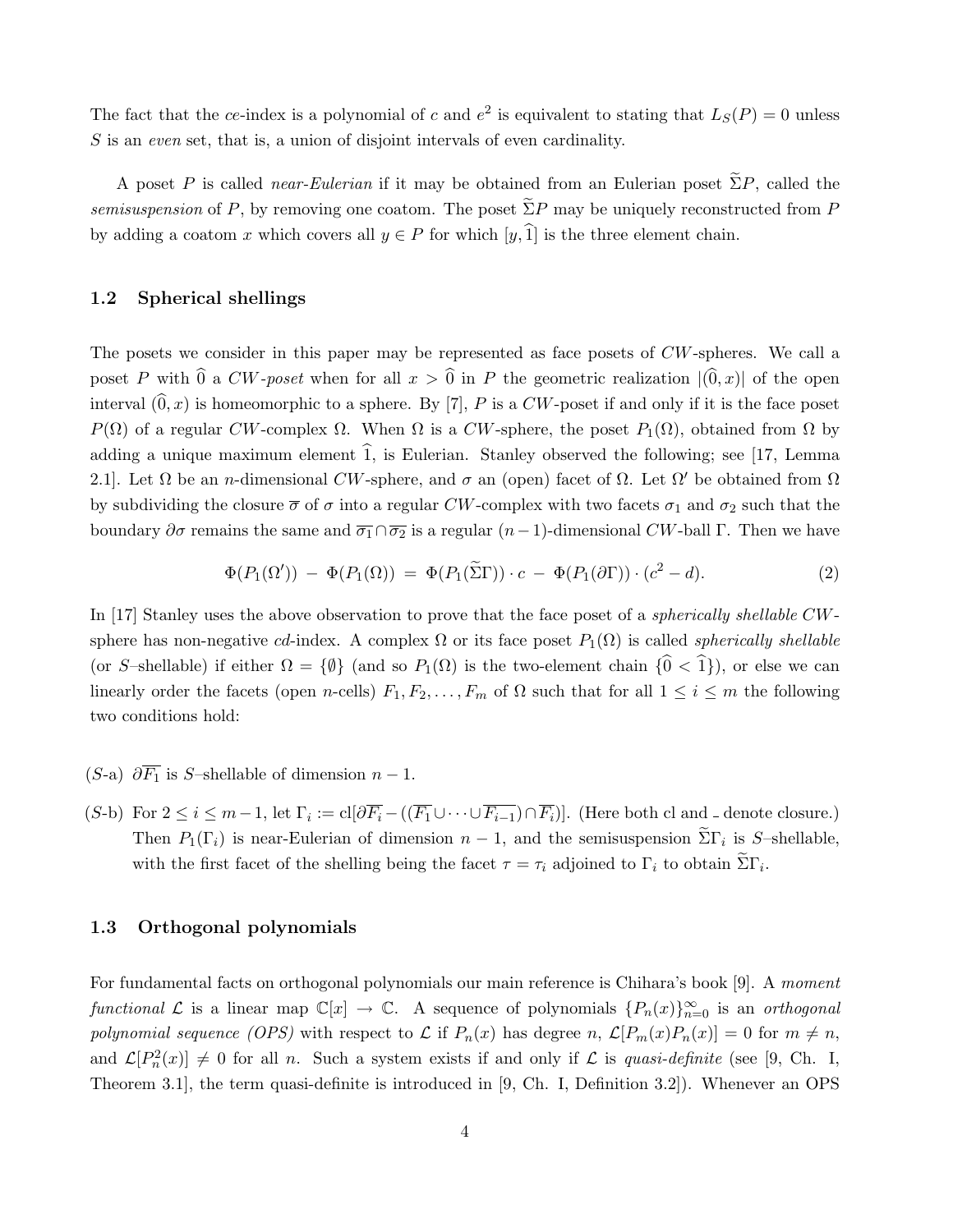exists, each of its elements is determined up to a non-zero constant factor (see [9, Ch. I, Corollary of Theorem 2.2]).

In this paper we consider orthogonal polynomial systems defined recursively. Every monic OPS  ${P_n(x)}_{n=0}^\infty$  may be described by a recurrence formula of the form

$$
P_n(x) = (x - c_n)P_{n-1}(x) - \lambda_n P_{n-2}(x) \quad n = 1, 2, 3, \dots
$$
\n(3)

where  $P_{-1}(x) = 0$ ,  $P_0(x) = 1$ , the numbers  $c_n$  and  $\lambda_n$  are constants,  $\lambda_n \neq 0$  for  $n \geq 2$ , and  $\lambda_1$  is arbitrary (see  $[9, Ch. I, Theorem 4.1]$ ). Conversely, by Favard's theorem  $[9, Ch. I, Theorem 4.4]$ , for every sequence of monic polynomials defined in the above way there is a unique quasi-definite moment functional  $\mathcal L$  such that  $\mathcal L[1] = \lambda_1$  and  $\{P_n(x)\}_{n=0}^{\infty}$  is the monic OPS with respect to  $\mathcal L$ .

Due to geometric reasons, the sequences of orthogonal polynomials we consider are *symmetric*, which is equivalent to saying that the coefficients  $c_n$  in (3) are all zero, or that  $P_n(x) = (-1)^n P_n(-x)$ for all n (see [9, Ch. I, Theorem 4.3]). We will also assume that the coefficients  $\lambda_n$  are real and positive. According to the theorems cited above this is equivalent to assuming that  $\mathcal L$  is positive definite, i.e.,  $\mathcal{L}[\pi(x)] > 0$  for every polynomial  $\pi(x)$  that is not identically zero and is non-negative for all real x [9, Ch. I, Definition 3.1. As a consequence of [9, Ch. I, Theorem 5.2] the zeros of the polynomials  $P_n(x)$ are all simple and real.

The smallest closed interval  $[\xi_1, \eta_1]$  containing all zeros of an OPS is called the *true interval of orthogonality* of the OPS (see [9, Ch. I, Definition 5.2], and the next sentence). One way to estimate this closed interval is by the use of *chain sequences*. A sequence  $\{a_n\}_{n=1}^{\infty}$  is a chain sequence if there is a sequence  ${g_k}_{k=0}^{\infty}$  satisfying  $0 \le g_0 < 1$  and  $0 < g_n < 1$  resp.  $a_n = (1 - g_{n-1})g_n$  for  $n \ge 1$  (see [9, Ch.) III, Definition 5.1]). According to [9, Ch. III, Exercise 2.1], for a symmetric OPS given by (3), the true interval of orthogonality is  $[-a, a]$  where a is the least positive number for which  $\{a^{-2}\lambda_{n+1}\}_{n=1}^{\infty}$ is a chain sequence. (This exercise an easy consequence of [9, Ch. III, Theorem 2.1].)

#### 1.4 Spherical coordinates

Spherical coordinates are often used in mathematical physics and in the theory to of group representations to parameterize the points of an  $(n-1)$ -dimensional sphere. In this paper we consider the *standard*  $(n-1)$ -sphere  $\{(x_1,\ldots,x_n): x_1^2+\cdots+x_n^2=1\}$  in an n-dimensional Euclidean space. We parameterize this sphere using the the set of spherical vectors  $\{(\theta_1,\ldots,\theta_{n-1}): 0 \leq \theta_1,\ldots,\theta_{n-2} \leq \pi, 0 \leq \theta_{n-1} \leq 2\pi\}$ ,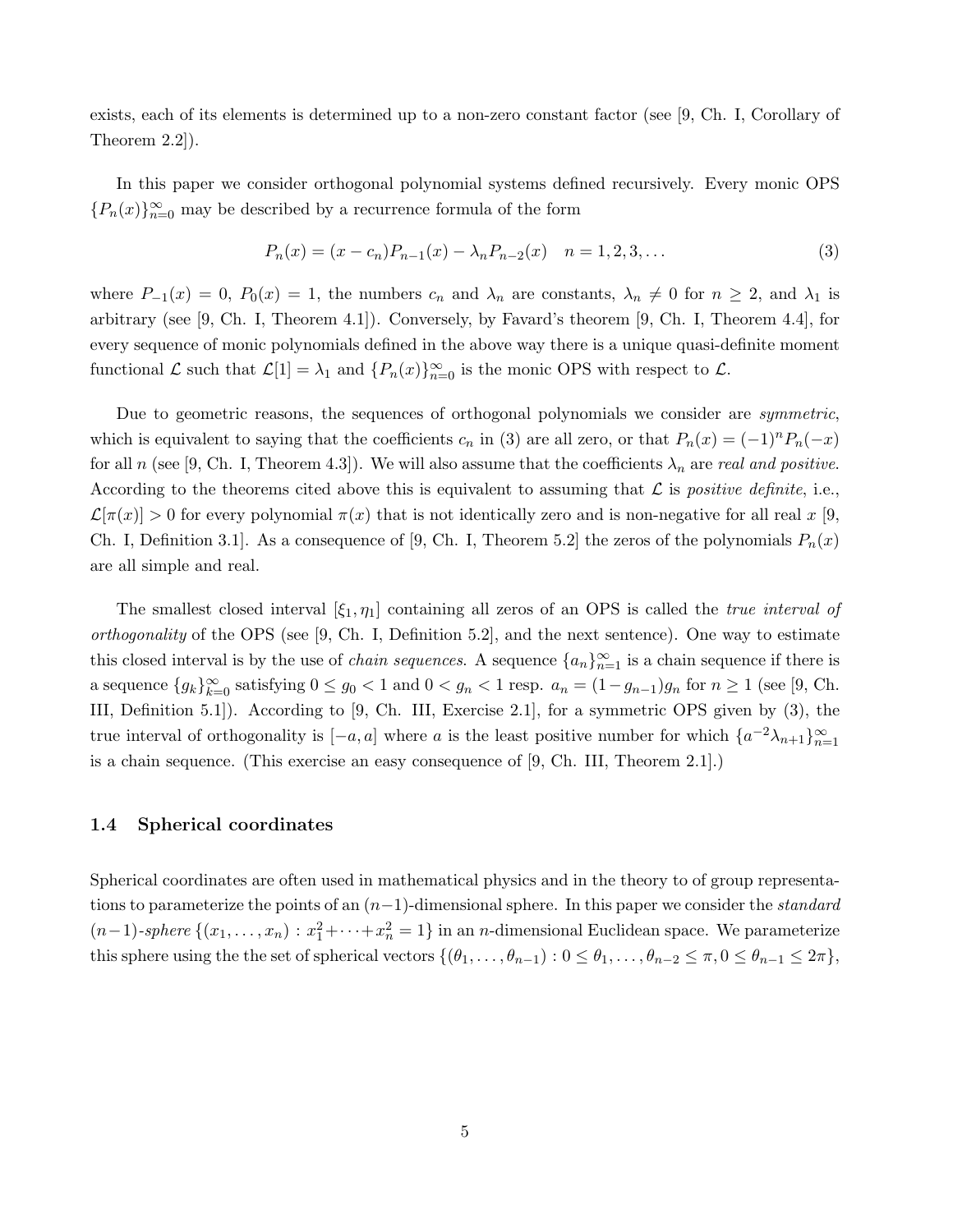as given by the system of equations

$$
x_1 = \cos(\theta_1)
$$
  
\n
$$
x_2 = \sin(\theta_1)\cos(\theta_2)
$$
  
\n
$$
\vdots
$$
  
\n
$$
x_i = \sin(\theta_1)\sin(\theta_2)\cdots\sin(\theta_{i-1})\cos(\theta_i)
$$
  
\n
$$
\vdots
$$
  
\n
$$
x_{n-1} = \sin(\theta_1)\sin(\theta_2)\cdots\sin(\theta_{n-2})\cos(\theta_{n-1})
$$
  
\n
$$
x_n = \sin(\theta_1)\sin(\theta_2)\cdots\sin(\theta_{n-1})
$$
  
\n(4)

The classical literature (a sample reference is Vilenkin's [18, Chapter IX, p. 435–437]) seems to be satisfied stating about this (or a similar) parameterization that "for almost all points such a system of parameters is uniquely defined". (To be able to make such a statement, the restrictions on the spherical coordinates need to be strengthened somewhat, for example to  $\theta_i < \pi$  for  $i < n - 1$  and  $\theta_{n-1}$  <  $2\pi$ .)

In this paper we study  $CW$ -complexes on the unit sphere, whose combinatorial structure is more transparent if we are allowed to choose some vertices to be points with non-unique spherical coordinates. Thus we need to make our statements little more precise. For completeness sake, we sketch some of the proofs.

**Definition 1.1** We call the spherical vectors  $(\theta_1, \ldots, \theta_{n-1})$  and  $(\theta'_1, \ldots, \theta'_{n-1})$  equivalent if  $\theta_i - \theta'_i$  is an integer multiple of  $2\pi$  whenever all  $j < i$  satisfies  $\theta_j \notin \{0, \pi\}.$ 

In other words, we read our spherical vectors from left to right, and stop reading once we find the first 0 or  $\pi$ . No matter what coordinates follow, the spherical vector belongs to the same equivalence class. and we make no other identification. For example, for  $n = 6$ , the spherical vector  $(\pi/2, -1, \pi, 2, 3)$ is equivalent to  $(\pi/2, -1, \pi, 1, 2\pi)$ . We represent the equivalence class of these spherical vectors by  $(\pi/2, -1, \pi, \ast, \ast)$ , i.e., we replace the coordinates that "do not matter" with a star. If we are forced to read our vectors till the end, we identify 0 and  $2\pi$  in the last coordinate.

**Definition 1.2** Assuming  $\theta_\ell \in \{0, \pi, 2\pi\}$  for some  $\ell \leq n-1$ , and  $\theta_i \notin \{0, \pi, 2\pi\}$  for all  $i < \ell$ , we call the code  $(\theta_1,\ldots,\theta_\ell,*,\ldots,*)$  the simplified code of the corresponding equivalence class of spherical vectors, and  $\ell$  the length of the class, denoted by  $\ell(\theta_1,\ldots,\theta_\ell,\ast,\ldots,\ast)$ . If  $\theta_i \notin \{0,\pi,2\pi\}$  for all i, we set  $\ell(\theta_1, \ldots, \theta_{n-1}) := n$ .

**Proposition 1.3** The system of equations  $(4)$  defines a bijection between equivalence classes of spherical coordinates and points of the unit sphere.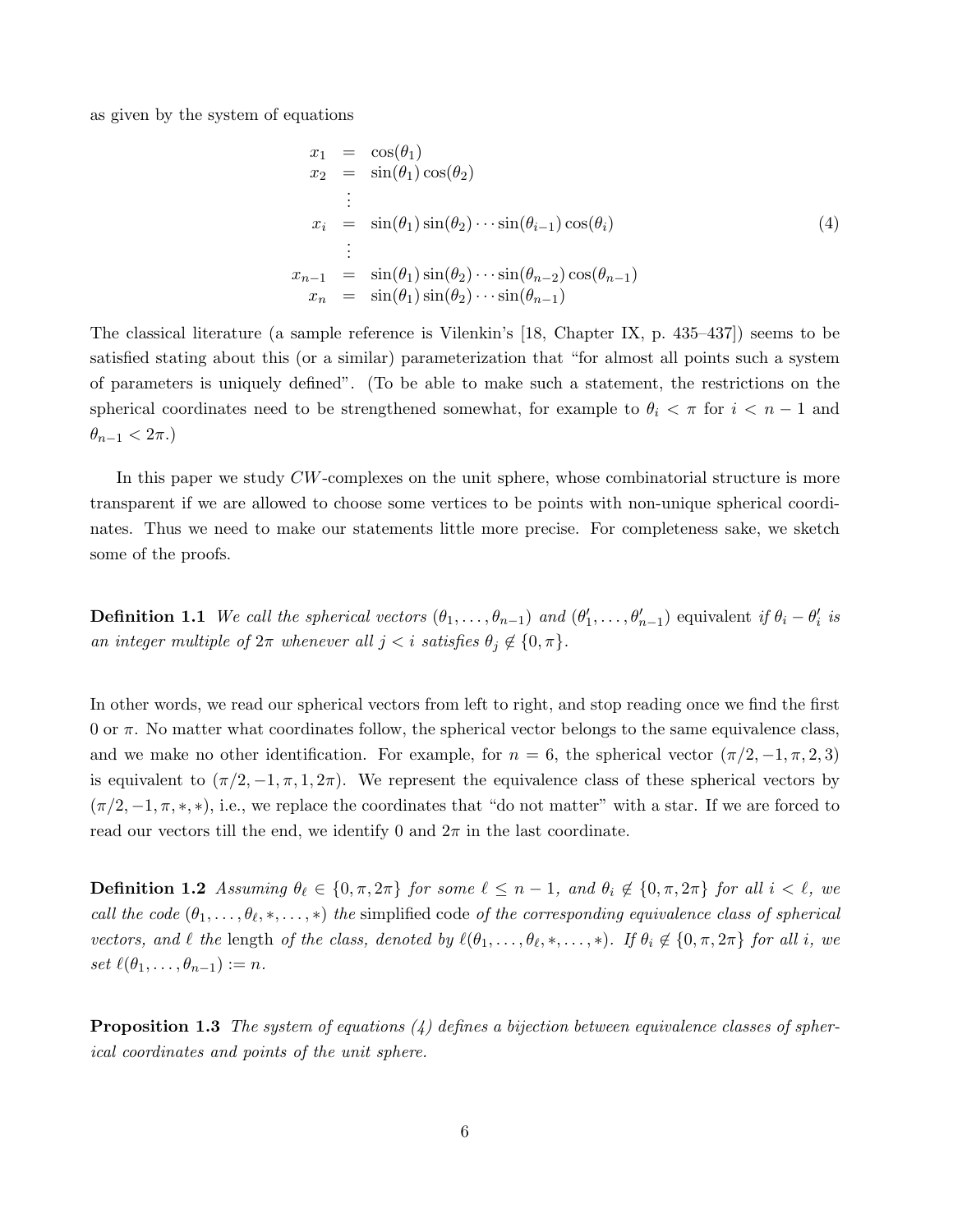**Proof:** The fact that  $x_1^2 + \cdots + x_n^2 = 1$  for the  $x_i$ 's given by (4) is well-known and straightforward. Hence we may consider the (4) as the definition of a map

$$
\Phi : \{(\theta_1,\ldots,\theta_{n-1}) : 0 \leq \theta_1,\ldots,\theta_{n-2} \leq \pi, 0 \leq \theta_{n-1} \leq 2\pi\} \longrightarrow \{(x_1,\ldots,x_n) : x_1^2 + \cdots + x_n^2 = 1\}.
$$

If  $\theta_i$  is 0 or  $\pi$  for some i then  $x_{i+1} = \cdots = x_n = 0$  no matter what the subsequent spherical coordinates are, so  $\Phi$  takes equivalent spherical vectors into the same point. The verification of the fact that  $\Phi$ takes different equivalence classes into different points is straightforward. Surjectivity may be shown by and easy induction on n.  $\Diamond$ 

Introducing  $\widetilde{x_k} = \sin(\theta_1)\sin(\theta_2)\cdots\sin(\theta_k)$  for  $k = 1, 2, \ldots, n-1$ , it is easy to show that

$$
\widetilde{x_k} = \begin{cases} \sqrt{1 - x_1^2 - \dots - x_k^2} & \text{if } 1 \le k \le n - 2, \\ x_n & \text{if } k = n - 1. \end{cases}
$$

Obviously the length of the spherical vector determines the length of the "tail of zeros" at the end of the rectangular representation:

**Proposition 1.4** An equivalence class of spherical vectors has length  $\ell \leq n - 1$  if and only if the rectangular representation of the same point satisfies  $x_{\ell+1} = \cdots = x_n = 0$  and  $x_{\ell} \neq 0$ . The length is n exactly when  $x_n \neq 0$ .

Note next that subjecting  $\theta_{n-1}$  to the same restrictions as the other coordinates, i.e., restricting  $\theta_{n-1}$  to  $0 \leq \theta_{n-1} \leq \pi$  is equivalent to setting  $x_n \geq 0$ . In other words:

**Proposition 1.5** The restriction of the parameterization (4) to  $\{(\theta_1, \ldots, \theta_{n-1}) : 0 \leq \theta_1, \ldots, \theta_{n-1} \leq \theta_n\}$  $\pi$ } yields the hemisphere  $\{(x_1, \ldots, x_n) : x_1^2 + \cdots + x_n^2 = 1, x_n \ge 0\}$  as its surjective image.

Finally, the boundary of this hemisphere is again a sphere:

**Proposition 1.6** The set of points that are representable with spherical coordinates  $(\theta_1, \ldots, \theta_{n-1})$ satisfying  $\theta_{n-1} \in \{0, \pi\}$  is the  $(n-2)$ -sphere  $\{(x_1, \ldots, x_n) : x_1^2 + \cdots + x_n^2 = 1, x_n = 0\}$ . The restriction of the projection  $(x_1, \ldots, x_n) \mapsto (x_1, \ldots, x_{n-1})$  to this sphere is a homeomorphism with the standard  $(n-2)$ -sphere, which is may be described at the level of spherical coordinates by

$$
\Pi_n : (\theta_1, \dots, \theta_{n-1}) \mapsto \begin{cases} (\theta_1, \dots, \theta_{n-3}, \theta_{n-2}) & \text{if } \theta_{n-1} = 0, \\ (\theta_1, \dots, \theta_{n-3}, 2\pi - \theta_{n-2}) & \text{if } \theta_{n-1} = \pi. \end{cases}
$$

In fact,  $x_n = 0$  is equivalent to stating that the length of the corresponding spherical vector is at most  $n-1$ , which is equivalent to allowing  $\theta_{n-1} \in \{0, \pi\}$ . Comparing the parameterization (4) for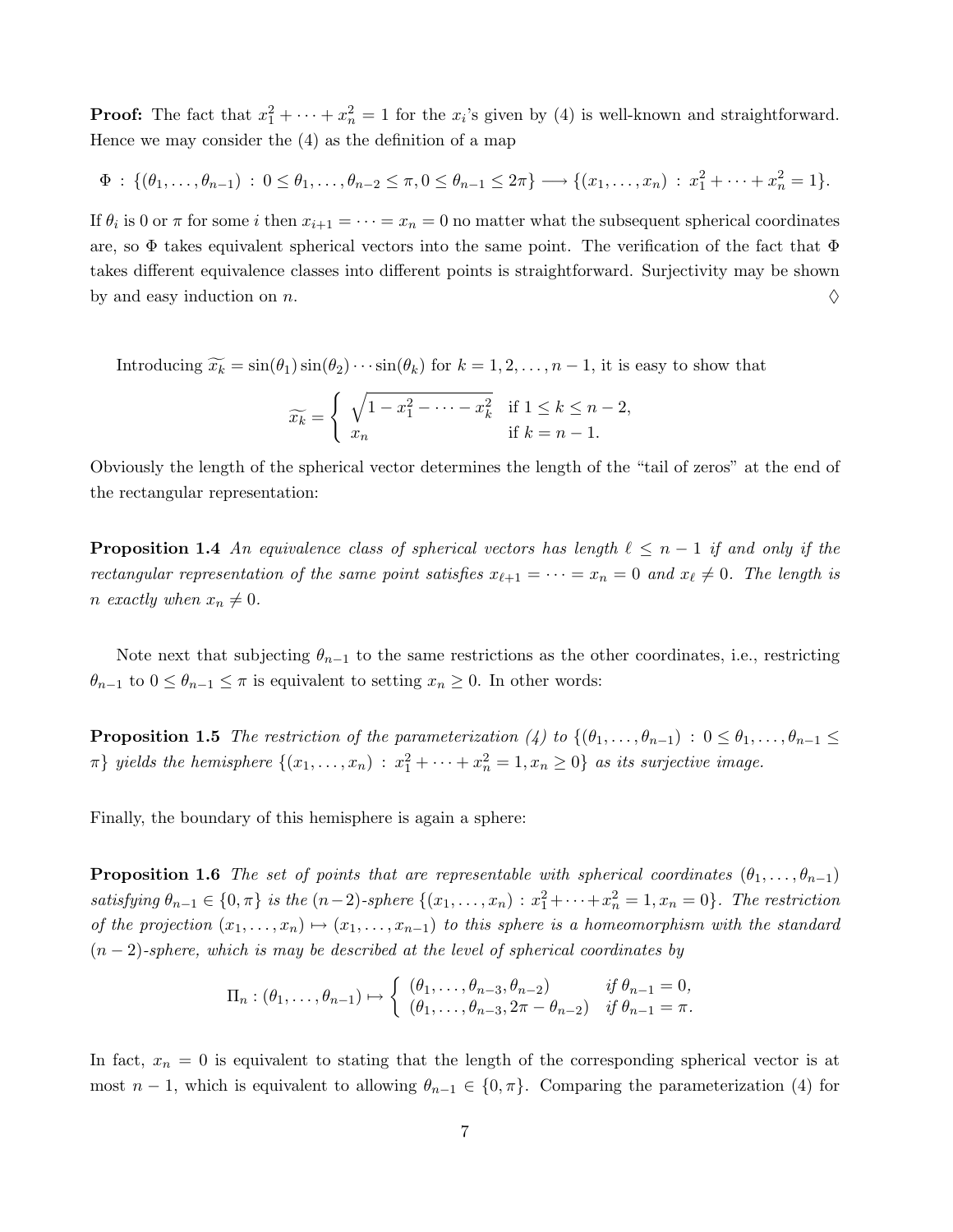the standard  $(n-2)$ -sphere and its embedding into the hyperplane  $x_n = 0$  yields that the first  $n-3$ spherical coordinates may be identified, while the only role of choosing  $\theta_{n-1} \in \{0, \pi\}$  in the embedded version is to set the sign of  $x_{n-2}$  properly:  $\theta_{n-1} = 0$  corresponds to  $x_{n-2} \geq 0$  while  $\theta_{n-1} = \pi$ corresponds to  $x_{n-2} \leq 0$ . Precisely the same goal may be achieved by replacing  $\theta_{n-2} \in [0, \pi]$  with  $2\pi - \theta_{n-2} \in [\pi, 2\pi]$  when necessary.

# 2 The lune complex  $L(m_1, \ldots, m_n)$

In this section we construct a spherical  $CW$ -complex  $L(m_1, \ldots, m_n)$  whose ce-index we use to generalize certain sequences of orthogonal polynomials in Section 3. As a first step, consider the following r-dimensional lunes and hemispheres.

**Proposition 2.1** Assume  $0 \le r \le n-2$  is an integer. Given  $\sigma_i \in [0, \pi]$  for  $r+1 \le i \le n-2$  and  $\sigma_{n-1} \in [0, 2\pi]$ , the set of spherical vectors

$$
(*,*,\ldots,*,\sigma_{r+1},\ldots,\sigma_{n-1}):=\{(\theta_1,\ldots,\theta_{n-1})\,:\,0\leq\theta_1,\ldots,\theta_r\leq\pi,\quad\theta_i=\sigma_i\quad\text{for }i\geq r\}
$$

is an r-dimensional hemisphere, i.e., the intersection of an r-dimensional sphere centered at the origin with a half-space whose boundary contains the origin.

**Proof:** We proceed by induction on  $n-1-r$ . If  $r = n-2$  then, by (4), there is no restriction on  $x_1, \ldots, x_{n-2}$ , while the last two rectangular coordinates are constrained by  $x_{n-1} = \cos(\sigma_{n-1}) \cdot \tilde{x}_{n-2}$ and  $x_n = \sin(\sigma_{n-1}) \cdot \tilde{x}_{n-2}$ . It is easy to show that these restrictions are equivalent to setting

$$
x_1^2 + \dots + x_n^2 = 1,
$$
  
\n
$$
-\sin(\sigma_{n-1}) \cdot x_{n-1} + \cos(\sigma_{n-1}) \cdot x_n = 0, \text{ and}
$$
  
\n
$$
\cos(\sigma_{n-1}) \cdot x_{n-1} + \sin(\sigma_{n-1}) \cdot x_n \ge 0.
$$
\n(5)

In fact, the second equation is equivalent to guaranteeing that the vector  $(x_{n-1}, x_n)$  is a multiple of  $(\cos(\sigma_{n-1}),\sin(\sigma_{n-1}))$ , the first restricts its value to  $\pm(\cos(\sigma_{n-1}) \cdot \tilde{x}_{n-2},\sin(\sigma_{n-1}) \cdot \tilde{x}_{n-2})$ , while the last one picks the correct sign.

The resulting hemisphere may be parameterized by  $(\theta_1, \ldots, \theta_{n-2})$  in spherical coordinates and  $(x_1, \ldots, x_{n-2}, \tilde{x}_{n-2})$  in rectangular coordinates. This parameterization represents the hemisphere as the set of vectors with non-negative last coordinate. The above argument does not change if we start with the hemisphere given by  $x_n \geq 0$  instead of the entire sphere. Hence we may repeat it to prove our claim for  $r = n - 3$ , and so on.  $\Diamond$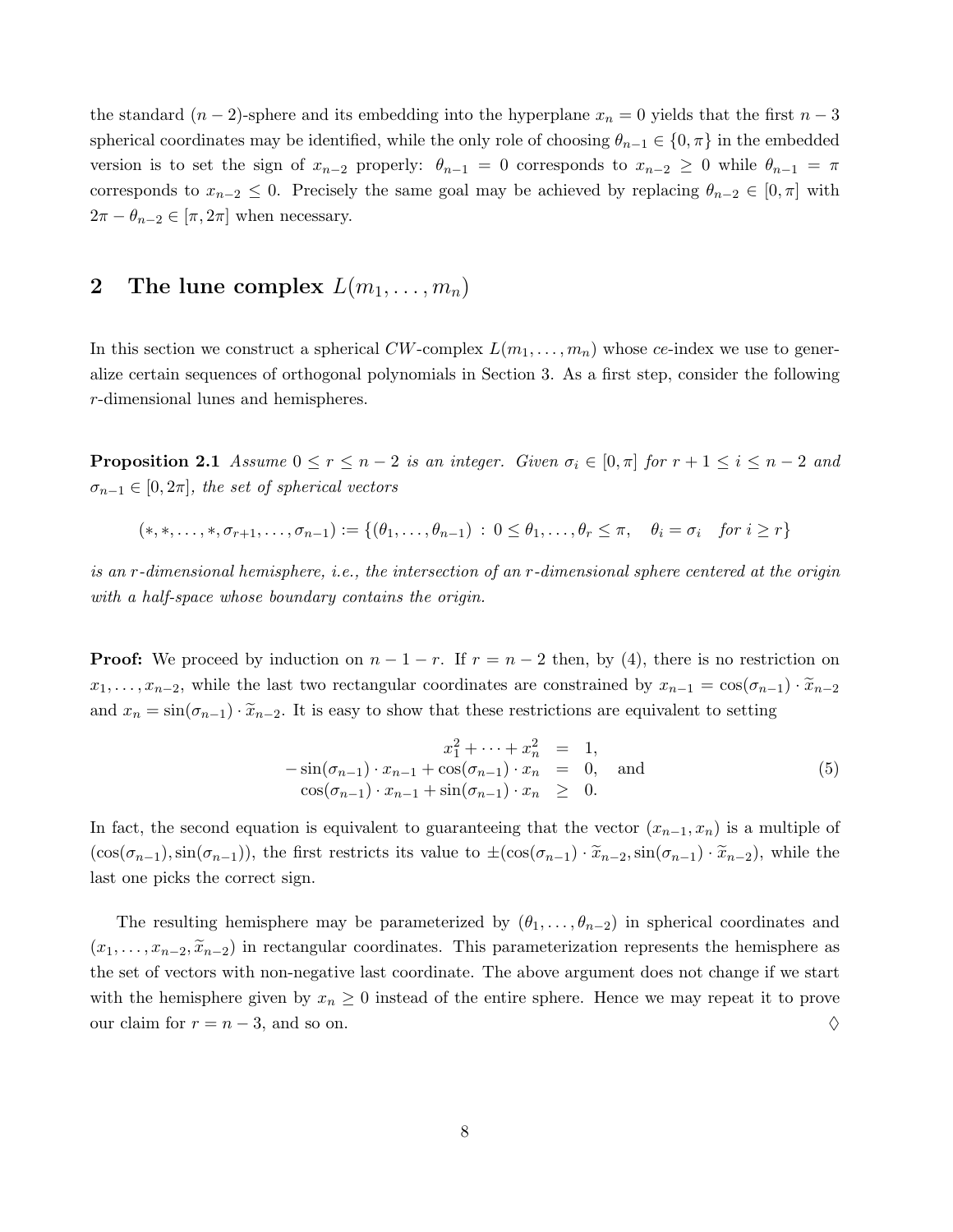**Proposition 2.2** Assume  $1 \leq r \leq n-2$  is an integer, and  $0 \leq \alpha < \beta \leq \pi$  are such that  $[\alpha, \beta] \neq [0, \pi]$ . Given  $\sigma_i \in [0, \pi]$  for  $r + 1 \leq i \leq n - 2$ , and  $\sigma_{n-1} \in [0, 2\pi]$ , the set of spherical vectors  $(*, \ldots, *, [\alpha, \beta], \sigma_{r+1}, \ldots, \sigma_{n-1}),$  satisfying  $\alpha \leq \theta_r \leq \beta$  and  $\theta_i = \sigma_i$  for  $i \geq r+1$ , is an r-dimensional closed region. The boundary of this region is the union of the  $(r - 1)$ -dimensional hemispheres  $(*, \ldots, *, \alpha, \sigma_{r+1}, \ldots, \sigma_{n-1})$  and  $(*, \ldots, *, \beta, \sigma_{r+1}, \ldots, \sigma_{n-1})$ . Similarly, for  $r = n-1$ , given  $0 \leq \alpha < \beta \leq 2\pi$ , where  $[\alpha, \beta] \neq [0, 2\pi]$ , the set of spherical vectors  $(*, \ldots, *, [\alpha, \beta])$  defined by  $\alpha \leq \theta_{n-1} \leq \beta$  is an  $(n-1)$ -dimensional closed region with boundary  $(*, \ldots, *, \alpha) \cup (*, \ldots, *, \beta)$ .

**Proof:** In analogy to the proof of Proposition 2.1 we may proceed by induction on  $n-1-r$  and the only interesting case is the induction basis  $r = n-1$ , since the lower dimensional cases my be obtained by reparameterizing the hemispheres obtained along the way. Again, there is no essential restriction on  $x_1, \ldots, x_{n-2}$ . Let us fix these coordinates. Then  $\theta_{n-1} \in [\alpha, \beta]$  is equivalent to stating that the vector  $(x_{n-1}, x_n)$  is on an arc of radius  $\widetilde{x}_{n-2}$  with endpoints corresponding  $\widetilde{x}_{n-2} \cdot (\cos(\alpha), \sin(\alpha))$  and  $\tilde{x}_{n-2} \cdot (\cos(\beta), \sin(\beta))$ . Equivalently,  $(x_{n-1}, x_n)$  is either  $(0, 0)$ , or it is on the same side of the line connecting  $(0, 0)$  with  $(cos(\alpha), sin(\alpha))$  as  $(cos(\beta), sin(\beta))$ , and vice versa. In analogy to (5) we may obtain the following equivalent description of  $(*, \ldots, *, [\alpha, \beta])$ :

$$
x_1^2 + \dots + x_n^2 = 1,
$$
  
\n
$$
\sin(\beta - \alpha) \cdot (-\sin(\alpha) \cdot x_{n-1} + \cos(\alpha) \cdot x_n) \ge 0, \text{ and}
$$
  
\n
$$
\sin(\alpha - \beta) \cdot (-\sin(\beta) \cdot x_{n-1} + \cos(\beta) \cdot x_n) \ge 0.
$$
\n(6)

Hence  $(*, \ldots, *, [\alpha, \beta])$  is the intersection of two half-spaces, containing the origin on their boundary, and of the unit  $(n-1)$ -sphere. The boundary of the resulting region is the intersection of the  $(n-1)$ sphere with either of the hyperplanes defining the two half-spaces.  $\Diamond$ 

Generalizing the 3-dimensional terminology, we call a region  $(*, \ldots, *, [\alpha, \beta], \sigma_{r+1}, \ldots, \sigma_{n-1})$  an rdimensional lune. Obviously, each equivalence class of spherical vectors is either completely contained in a lune  $(*, \ldots, *, [\alpha, \beta], \sigma_{r+1}, \ldots, \sigma_{n-1})$  or it is disjoint from it. Hence we may extend our equivalence relation to the code of the lunes considered in the obvious way.

Corollary 2.3 The r-dimensional lunes

$$
(*,\ldots,*,[\alpha,\beta],\sigma_{r+1},\ldots,\sigma_{n-1})\ \ and\ (*,\ldots,*,[\alpha',\beta'],\sigma'_{r+1},\ldots,\sigma'_{n-1})
$$

are equal if and only if  $\alpha = \alpha'$ ,  $\beta = \beta'$ , and  $\sigma_i = \sigma'_i$  whenever  $\sigma_j \notin \{0, \pi\}$  holds for  $r + 1 \leq j < i$ .

Thus we may extend our simplified notation for equivalence classes of spherical vectors to lunes. For example, for  $n = 6$ , the lune  $(*, [1, 2], 2, \pi, 3)$  is equal to  $(*, [1, 2], 2, \pi, \sqrt{2})$ . Both codes of this same 2-dimensional lune may be simplified to  $(*, [1, 2], 2, \pi, *)$ . Using this simplified notation, every lune considered has a unique code of the form  $(*, \ldots, *, [\alpha, \beta], \sigma_{r+1}, \ldots, \sigma_{\ell}, *, \ldots, *)$  where  $\sigma_i \notin \{0, \pi, 2\pi\}$ for  $r + 1 \leq i \leq \min(\ell - 1, n - 1)$ , and  $\sigma_{\ell} \in \{0, \pi\}$  if  $\ell \leq n - 2$ .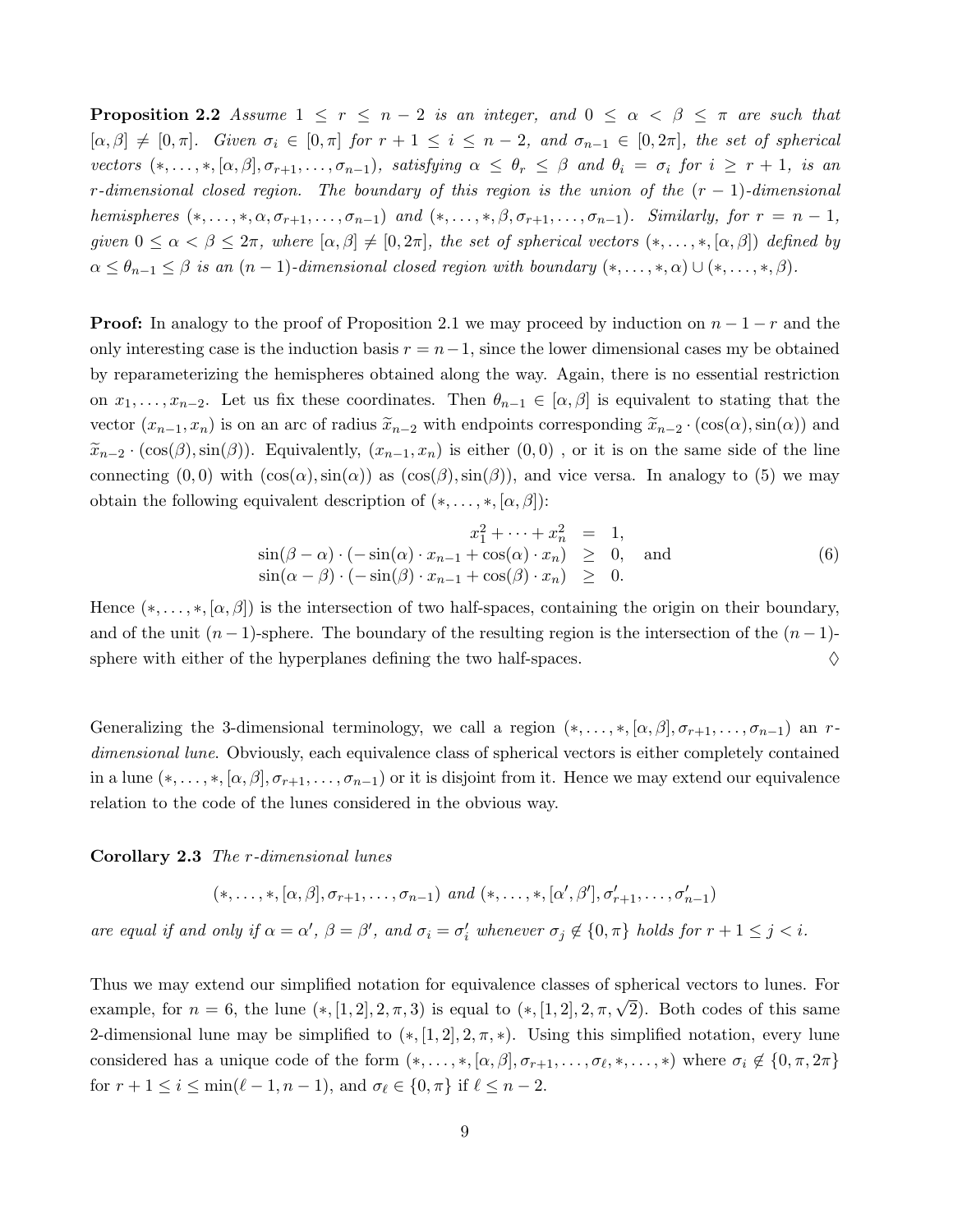**Definition 2.4** Extending Definition 1.2, we call  $(*, \ldots, *, [\alpha, \beta], \sigma_{r+1}, \ldots, \sigma_{\ell}, *, \ldots, *)$  above the simplified code of the lune, and  $\ell$  its length if  $\sigma_\ell \in \{0, \pi, 2\pi\}$ . We set the length to be n if  $r = n - 1$  or the simplified code is  $(*, \ldots, *, [\alpha, \beta], \sigma_{r+1}, \ldots, \sigma_{n-1})$  where  $\sigma_{n-1} \notin \{0, \pi, 2\pi\}.$ 

It is easy to verify the length of a lune is greater or equal to the length of any lune or spherical vector contained in it.

**Remark 2.5** A hemisphere  $(*, *, \ldots, *, \sigma_{r+1}, \ldots, \sigma_{n-1})$  may be considered as a generalized lune  $(*, \ldots, *, [\alpha, \beta], \sigma_{r+1}, \ldots, \sigma_{n-1}),$  satisfying  $\alpha = 0$  and  $\beta = \pi$ . (This was exactly the excluded choice of  $\alpha$  and  $\beta$  above.) In the study of lune complex  $L(m_1, \ldots, m_n)$  we will use the obvious homeomorphism

$$
\phi_{\alpha,\beta}^r \mid_{(*,\ldots,*,[\alpha,\beta],\sigma_{r+1},\ldots,\sigma_{n-1})} : (*,\ldots,*,[\alpha,\beta],\sigma_{r+1},\ldots,\sigma_{n-1}) \rightarrow (*,\ldots,*,\sigma_{r+1},\ldots,\sigma_{n-1})
$$

given by

$$
\phi_{\alpha,\beta}^r((\theta_1,\ldots,\theta_{n-1})) := \left(\theta_1,\ldots,\theta_{r-1},(\theta_r-\alpha)\cdot\frac{\pi}{\beta-\alpha},\theta_{r+1},\ldots,\theta_{n-1}\right)
$$

**Definition 2.6** Given a vector of positive integers  $(m_1, \ldots, m_{n-1})$  satisfying  $m_i \geq 2$ , we define the lune complex  $L(m_1, \ldots, m_{n-1})$  as the following CW-complex on the  $(n-1)$ -sphere:

- (i) Its vertices are all points with spherical coordinates  $(t_1 \cdot \frac{\pi}{m})$  $\frac{\pi}{m_1}, \ldots, t_{n-2} \cdot \frac{\pi}{m_n}$  $\frac{\pi}{m_{n-2}}, t_{n-1} \cdot \frac{2\pi}{m_{n-1}}$  $\frac{2\pi}{m_{n-1}}$ ), where each  $t_i \in [0, m_i]$  is an integer.
- (ii) For  $1 \le r \le n-2$ , its r-dimensional faces are lunes

$$
\left(*,\ldots,*,\left[s_r\cdot\frac{\pi}{m_r},(s_r+1)\cdot\frac{\pi}{m_r}\right],s_{r+1}\cdot\frac{\pi}{m_{r+1}},\ldots,s_{n-2}\cdot\frac{\pi}{m_{n-2}},s_{n-1}\cdot\frac{2\pi}{m_{n-1}}\right),\right]
$$

where each  $s_j$  is an integer,  $s_r \in [0, m_r - 1]$ , and  $s_j \in [0, m_j]$  for  $j > r$ .

(iii) Its  $(n-1)$ -faces (facets) are lunes  $\left(*,\ldots,*,\left[s_{n-1}\cdot \frac{2\pi}{m_n}\right]\right)$  $\frac{2\pi}{m_{n-1}}$ ,  $(s_{n-1}+1)\cdot\frac{2\pi}{m_{n-1}}$  $\left\lfloor \frac{2\pi}{m_{n-1}} \right\rfloor$ , where  $0 \leq s_{n-1} \leq$  $m_{n-1}-1$  is an integer.

**Theorem 2.7** Assuming  $m_1, \ldots, m_{n-1} \geq 2$ , the lune complex  $L(m_1, \ldots, m_{n-1})$  is a CW-complex, homeomorphic to an  $(n-1)$ -sphere.

**Proof:** Observe first that the union of the facets in deed covers the  $(n - 1)$ -sphere, and that the intersection of any two facets is either empty or a hemisphere of the form  $(*, \ldots, *, t_{n-1} \cdot \frac{2\pi}{m_n})$  $\frac{2\pi}{m_{n-1}}$ ), where  $t_{n-1}$  is any integer from [0,  $m_{n-1}$ ]. This set is a union of  $(n-2)$ -faces:

$$
\left(*,\ldots,*,t_{n-1}\cdot\frac{2\pi}{m_{n-1}}\right)=\bigcup_{s_{n-1}=0}^{m_{n-1}-1}\left(*,\ldots,*,\left[s_{n-2}\cdot\frac{\pi}{m_{n-1}},(s_{n-2}+1)\cdot\frac{\pi}{m_{n-1}}\right],t_{n-1}\cdot\frac{2\pi}{m_{n-1}}\right).
$$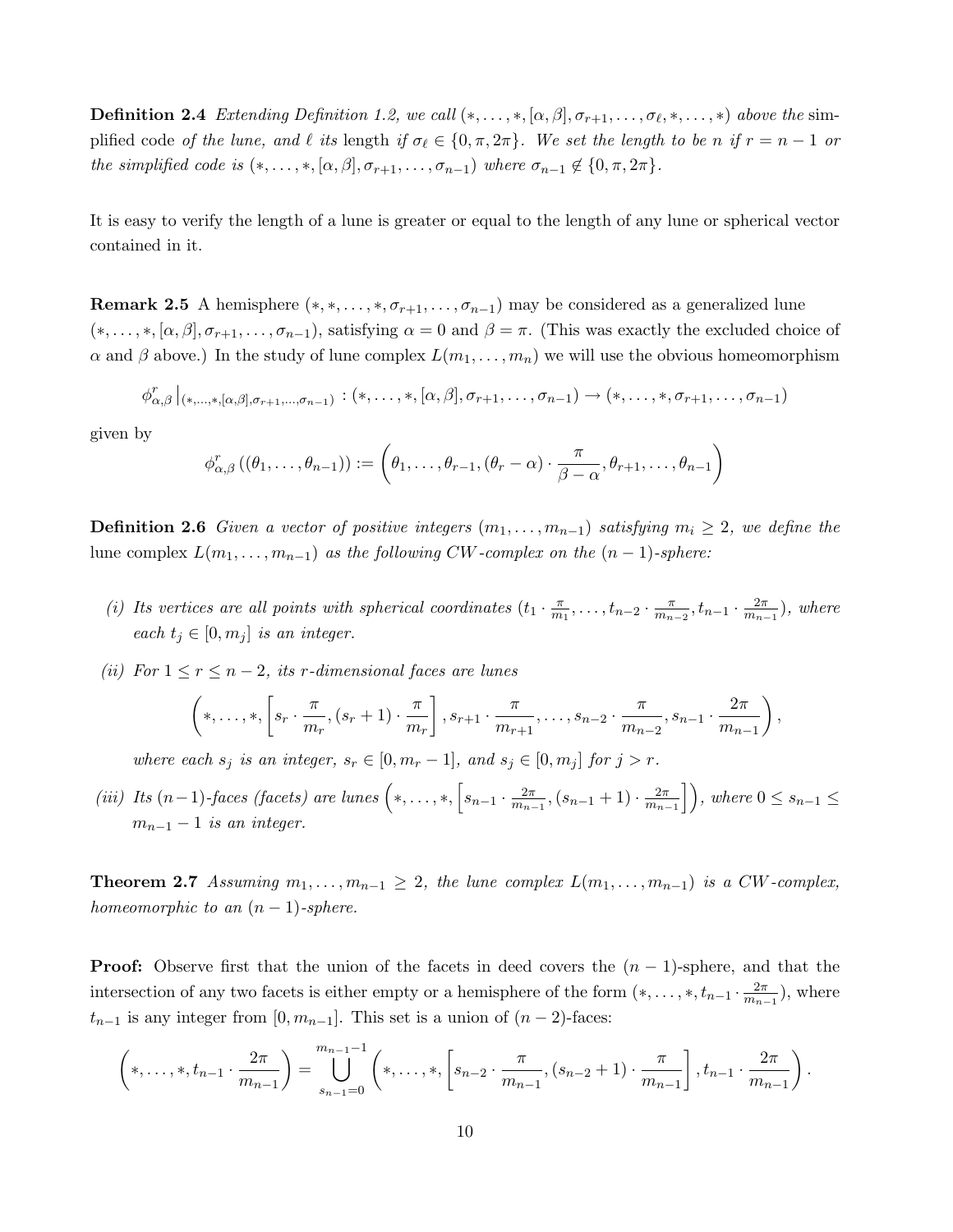Rather than repeating a similar argument in lower dimensions, let us observe that the faces contained in any facet replicate the face structure of  $L(m_1, \ldots, m_{n-2}, 2 \cdot m_{n-1})$ . For that purpose, consider a facet  $F := (*, \ldots, *, [s_{n-1} \cdot \frac{2\pi}{m_n}])$  $\frac{2\pi}{m_{n-1}}$ ,  $(s_{n-1}+1)\cdot \frac{2\pi}{m_{n-1}}$  $\left\lfloor \frac{2\pi}{m_{n-1}} \right\rfloor$ . As noted in Remark 2.5, the homeomorphism

$$
\phi_{s_{n-1} \cdot \frac{2\pi}{m_{n-1}}, (s_{n-1}+1) \cdot \frac{2\pi}{m_{n-1}}}^{n-1} : (\theta_1, \dots, \theta_{n-1}) \mapsto (\theta_1, \dots, \theta_{n-2}, \left(\theta_{n-1} - s_{n-1} \cdot \frac{2\pi}{m_{n-1}} \right) \cdot \frac{m_{n-1}}{2})
$$

sends the facet F into  $(*, \ldots, *, [0, \pi])$ , and its boundary into  $(*, \ldots, *, 0) \cup (*, \ldots, *, \pi)$ . The boundary  $(*, \ldots, *, 0) \cup (*, \ldots, *, \pi)$  of the hemisphere  $(*, \ldots, *, [0, \pi])$  is an  $(n-2)$ -dimensional sphere, let us use the homeomorphism  $\Pi_n$  defined in Proposition 1.5 to send this into the standard  $(n-2)$ -sphere. It is easy to verify that  $\Pi_n \circ \phi^{n-1}_s$  $s_{n-1} \cdot \frac{2\pi}{m_{n-1}}$ ,  $(s_{n-1}+1) \cdot \frac{2\pi}{m_{n-1}}$ establishes a bijection between the faces contained in F and the faces of  $L(m_1, \ldots, m_{n-3}, 2 \cdot m_{n-2})$ . By induction we may thus state that the faces properly contained in F form a CW-complex covering the boundary of F.  $\Diamond$ 

As a consequence of our proof we see that the lune complexes  $L(m_1, \ldots, m_{n-1})$  have the following recursive property:

**Corollary 2.8** The poset of all faces contained in an arbitrary facet of  $L(m_1, \ldots, m_{n-1})$  is isomorphic to the face poset of  $L(m_1, \ldots, m_{n-3}, 2 \cdot m_{n-2}).$ 

**Example 2.9** Figure 1 represents the lune complex  $L(3,3)$ . It has 8 vertices (of which 6 are visible on the picture, the invisible ones are marked with an empty circle), 9 edges (the 3 invisible ones are marked with dashed lines), and 3 facets (of which only  $(*,[2\pi/3,4\pi/3])$  is entirely visible.) The boundary of each facet is a hexagon, isomorphic to  $L(6)$ .

We conclude this section with another embedding result that sometimes complements the role of Corollary 2.8.

**Proposition 2.10** The partially ordered set of faces of length at most  $n-2$  of  $L(m_1, \ldots, m_{n-1})$  is isomorphic to the face poset of  $L(m_1, \ldots, m_{n-4}, 2 \cdot m_{n-3})$ .

**Proof:** If a spherical vector has length at most  $n-2$  then the  $(n-2)$ -nd coordinate in its simplified code is 0,  $\pi$ , or  $*$ , and the last coordinate is always  $*$ . Removing the last coordinate from all such spherical vectors establishes a bijection with the hemisphere  $\{(x_1, \ldots, x_{n-1}) : x_1^2 + \cdots + x_{n-1}^2 = 1, x_{n-1} = 0\}.$ Consider the projection  $\Pi_{n-1}$  described in Proposition 1.6, taking this set into the standard  $(n-3)$ sphere. This projection, combined with removing the last star, takes a face with code

$$
\left(*,\ldots,*,\left[s_r \cdot \frac{\pi}{m_r},(s_r+1) \cdot \frac{\pi}{m_r}\right],s_{r+1} \cdot \frac{\pi}{m_{r+1}},\ldots,s_{n-3} \cdot \frac{\pi}{m_{n-3}},0,*\right)
$$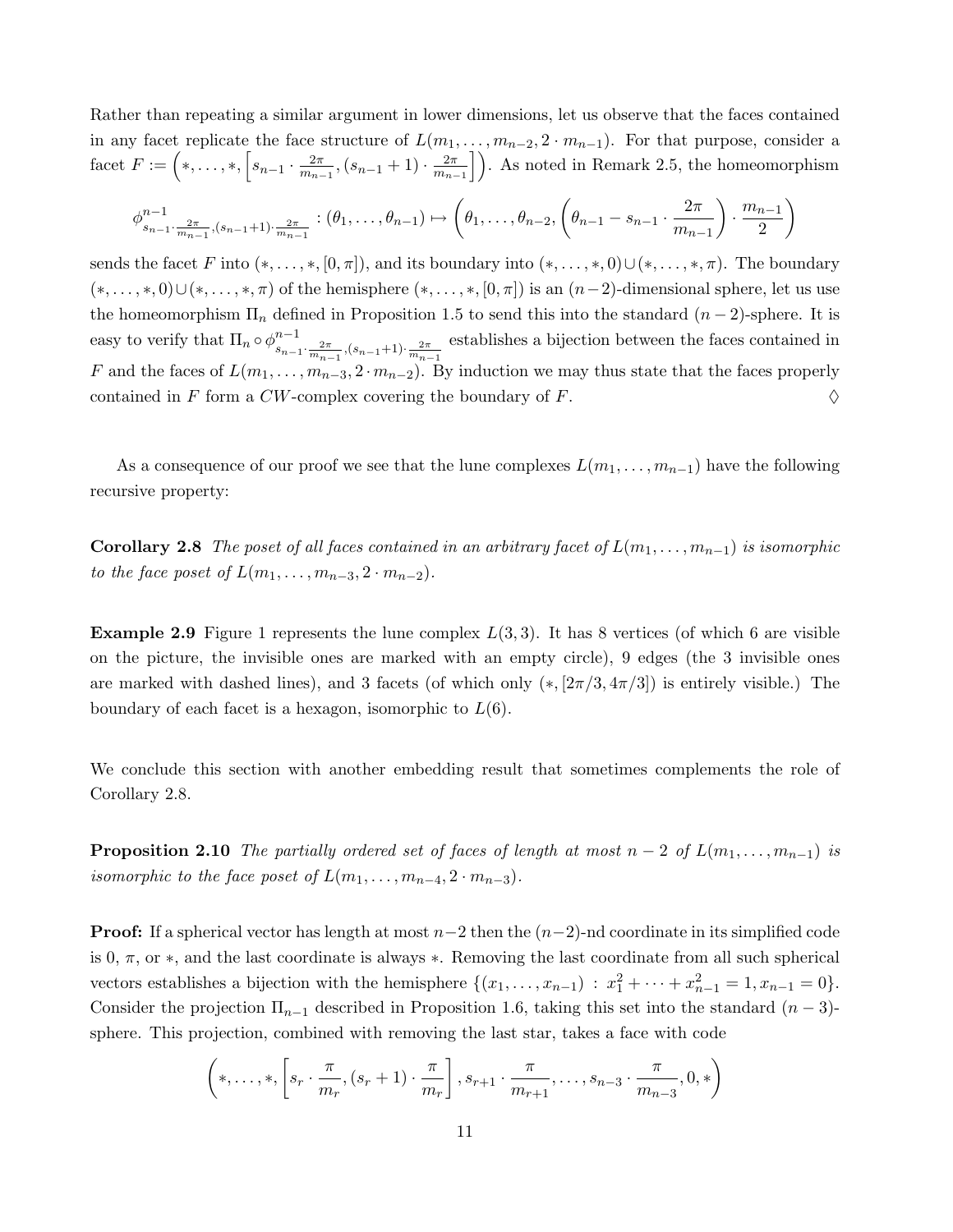

Figure 1: The complex  $L(3,3)$ 

into

$$
\left(*,\ldots,*,\left[s_r\cdot\frac{\pi}{m_r},(s_r+1)\cdot\frac{\pi}{m_r}\right],s_{r+1}\cdot\frac{\pi}{m_{r+1}},\ldots,s_{n-3}\cdot\frac{\pi}{m_{n-3}}\right),\right.
$$

and a face with code

$$
\left(*,\ldots,*,\left[s_r \cdot \frac{\pi}{m_r},(s_r+1) \cdot \frac{\pi}{m_r}\right],s_{r+1} \cdot \frac{\pi}{m_{r+1}},\ldots,s_{n-3} \cdot \frac{\pi}{m_{n-3}},\pi,*\right)
$$

into

$$
\left(*,\ldots,*,\left[s_r \cdot \frac{\pi}{m_r},(s_r+1) \cdot \frac{\pi}{m_r}\right],s_{r+1} \cdot \frac{\pi}{m_{r+1}},\ldots,(2m_{n-3}-s_{n-3}) \cdot \frac{\pi}{m_{n-3}}\right).
$$

Considering also the other possible face codes, the statement becomes a trivial verification of the definitions.  $\Diamond$ 

## 3 The flag f-vector of the lune complex

In this section we present a fundamental recursion formula for the flag f-vectors of Eulerian posets of the form  $P_1(L(m_1,\ldots,m_{n-1}))$ . (Since the lune complexes are CW-spheres, the partially ordered sets considered are in fact Eulerian.) To simplify our notation, for every CW-sphere  $\Omega$  we will use  $f_S(\Omega)$ as a shorthand for  $f_S(P_1(\Omega))$ . This can not lead to confusion, since every saturated chain enumerated in  $f_S(P_1(\Omega))$  contains  $\hat{1}$ , so this element may be removed from all chains at once and we are left with an equivalent enumeration question.

**Proposition 3.1** For  $n \geq 4$  and  $S \neq \emptyset$  the flag number  $f_S(L(m_1, \ldots, m_{n-1}))$  is equal to

$$
\frac{m_{n-1}}{2} \cdot f_S(L(m_1, \ldots, m_{n-3}, 2m_{n-2})) - \frac{m_{n-1}-2}{2} \cdot f_S(L(m_1, \ldots, m_{n-4}, 2m_{n-3}))
$$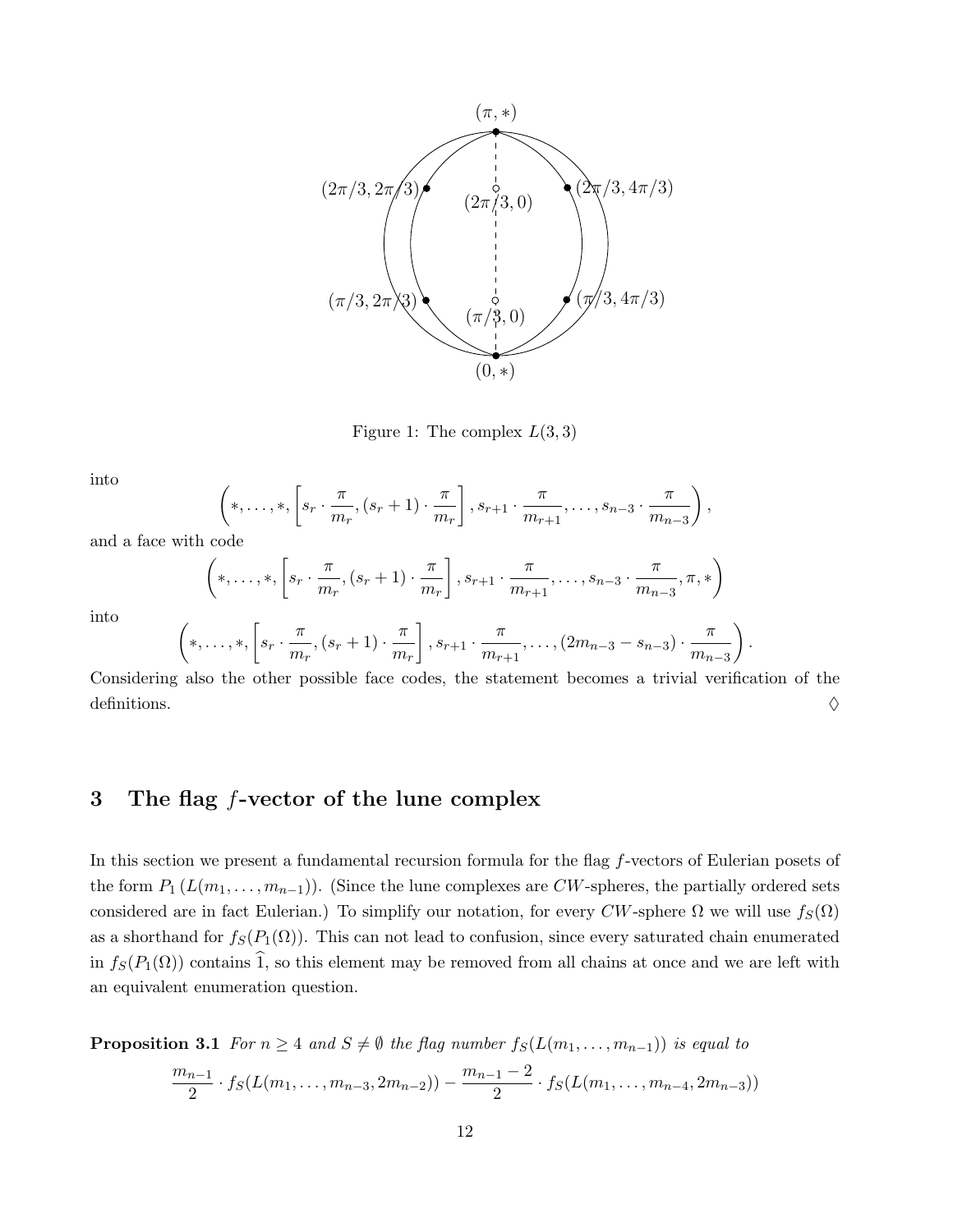if  $S \cap \{n, n-1\} = \emptyset$ , and

$$
2^{|S \cap \{n\}|} \cdot \frac{m_{n-1}}{2} \cdot f_{S \setminus \{n\}}(L(m_1, \ldots, m_{n-3}, 2m_{n-2}))
$$

*if*  $S \cap \{n, n-1\}$  ≠  $\emptyset$ .

**Proof:** Consider the case  $S \cap \{n, n-1\} \neq \emptyset$  first. Every sub-coatom in an Eulerian poset is covered by exactly two atoms. Hence, a set S not containing n (but containing  $n-1$ ) satisfies

$$
f_{S\cup\{n\}}(L(m_1,\ldots,m_{n-1}))=2\cdot f_S(L(m_1,\ldots,m_{n-1})).
$$

By this observation, if our formula is correct when  $n \in S$  then it is also correct in the case when  $n \notin S$ but  $n-1 \in S$ . Therefore, w.l.o.g. we may assume  $n \in S$ . First we choose the facet F in the S-chain and then the rest below it. There are  $m_{n-1}$  ways to choose F. By Corollary 2.8, the interval [0, F] is isomorphic to the face poset of  $L(m_1, \ldots, m_{n-3}, 2m_{n-2})$ . Hence there are  $f_{S\setminus\{n\}}(L(m_1, \ldots, m_{n-3}, 2m_{n-2})$ options to choose the rest of the S-chain.

Assume from now on  $S\cap\{n,n-1\}=\emptyset$ . We distinguish two sub-cases depending on whether the top element of the S-chain has length at least  $n-1$  or less. If the length of the top element is at least  $n-1$ then its simplified code has last coordinate  $t_{n-1} \cdot \frac{2\pi}{m_n}$  $\frac{2\pi}{m_{n-1}}$  for some integer  $t_{n-1} \in [0, m_{n-1}]$ , and it is contained in precisely two facets of  $L(m_1, \ldots, m_{n-1})$ : in  $\left(*, \ldots, *, \left[t_{n-1} \cdot \frac{2\pi}{m_n}\right]\right)$  $\frac{2\pi}{m_{n-1}}$ ,  $(t_{n-1}+1)\cdot\frac{2\pi}{m_{n-1}}$  $\left\lfloor \frac{2\pi}{m_{n-1}} \right\rfloor$  and in  $\left(*,\ldots, *\right), \left[(t_{n-1}-1)\cdot \frac{2\pi}{m_n}\right]$  $\frac{2\pi}{m_{n-1}}, t_{n-1} \cdot \frac{2\pi}{m_{n-1}}$  $\left\{\frac{2\pi}{m_{n-1}}\right\}$ ). (If  $t_{n-1}$  is 0 resp.  $m_{n-1}$  then  $t_{n-1}-1$  resp.  $t_{n-1}+1$  must be understood "modulo  $m_{n-1}$ ".) If we count each such chain below each facet, then we count each such chain exactly twice. By Corollary 2.8, below each facet we have a copy of  $L(m_1, \ldots, m_{n-3}, 2m_{n-2})$ , hence each such chain is counted in  $\frac{m_{n-1}}{2} \cdot f_S(L(m_1, \ldots, m_{n-3}, 2m_{n-2}))$  exactly once. If the length of the top element is less than  $n-1$ , then it (and the rest of the chain) is contained in all facets of  $L(m_1, \ldots, m_{n-1})$ . Such chains are thus overcounted in  $\frac{m_{n-1}}{2} \cdot f_S(L(m_1, \ldots, m_{n-3}, 2m_{n-2}))$  precisely  $\frac{m_{n-1}}{2}$  – 1 times. By Proposition 2.10 the effect of this overcounting may be offset by subtracting  $(m_{n-1}-2)/2 \cdot f_S(L(m_1,\ldots,m_{n-4},2m_{n-3})).$ 

We may transform Proposition 3.1 into the following recursion formula for the ce-index:

**Proposition 3.2** The ce-index of  $L(m_1, \ldots, m_{n-1})$  satisfies

$$
\Phi_{ce}(L(m_1, ..., m_{n-1})) = \frac{m_{n-1}}{2} \cdot \Phi_{ce}(L(m_1, ..., m_{n-3}, 2m_{n-2})) \cdot c
$$

$$
-\frac{m_{n-1} - 2}{2} \cdot \Phi_{ce}(L(m_1, ..., m_{n-4}, 2m_{n-3})) \cdot e^2
$$

for  $n > 4$ .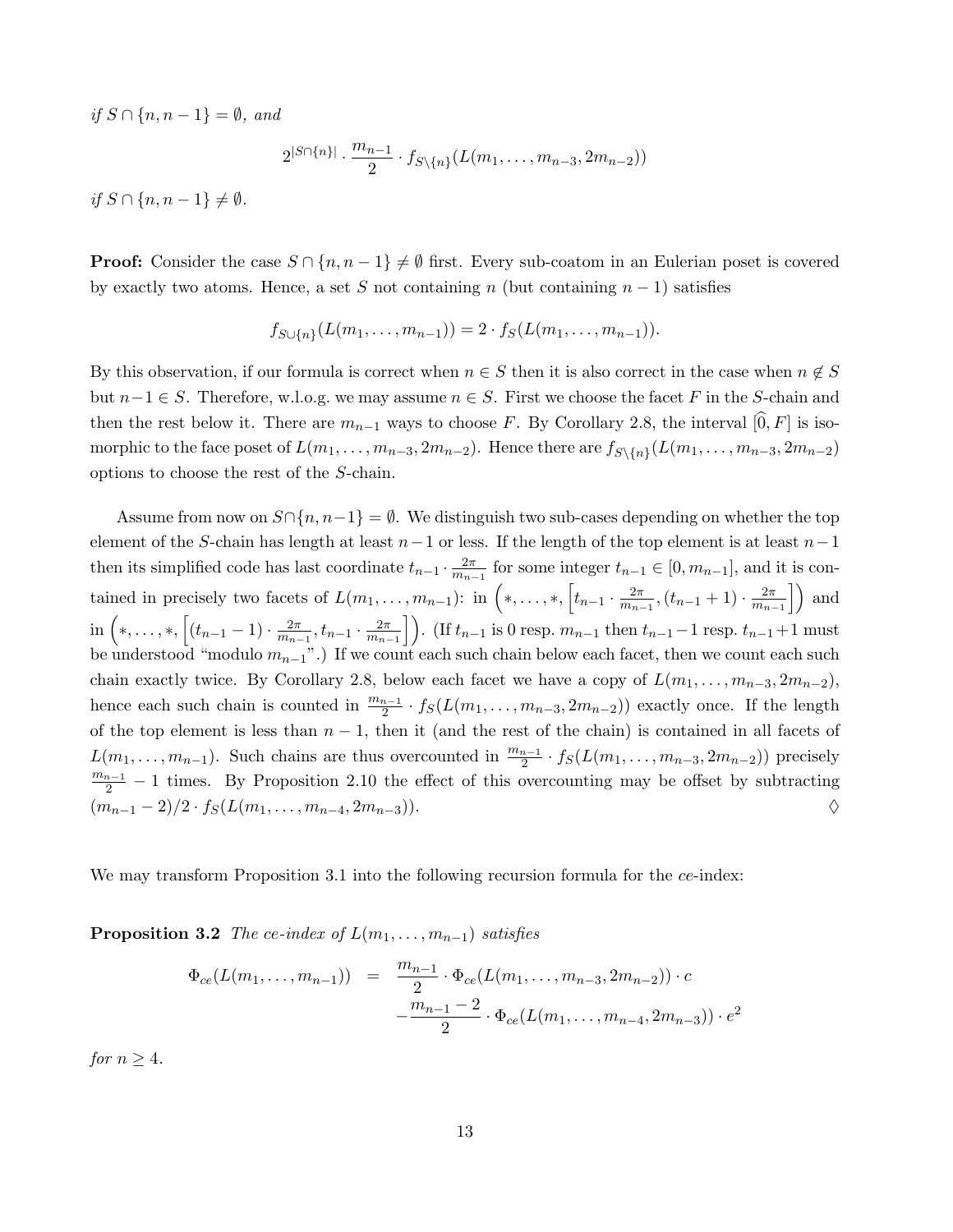**Proof:** Considering (1) it is sufficient to prove the appropriate formula for each entry  $L<sub>S</sub>$  in the flag L-vector of the posets involved. We may restrict our attention to even sets  $S$  (since the ce-index is a polynomial of c and  $e^2$ ).

Assume first  $n \notin S$ . Then every set T containing  $[1, n] \setminus S$  contains  $\{n\}$ , and so applying Proposition 3.1 to the right hand side of

$$
L_S(L(m_1, \ldots, m_{n-1})) = (-1)^{n-|S|} \sum_{T \supseteq [1,n] \setminus S} \left(\frac{-1}{2}\right)^{|T|} f_T(L(m_1, \ldots, m_{n-1})) \tag{7}
$$

yields only terms of the form  $2 \cdot \frac{m_{n-1}}{2}$  $\frac{n-1}{2} \cdot f_{T\setminus\{n\}}(L(m_1,\ldots,m_{n-3},2m_{n-2}))$ . Replacing T with  $T\setminus\{n\}$  in each summand on the right hand side yields

$$
(-1)^{n-|S|} \sum_{[1,n-1]\setminus S \subseteq T \subseteq [1,n-1]} \left(\frac{-1}{2}\right)^{|T|} 2 \cdot \frac{m_{n-1}}{2} \cdot f_T(L(m_1,\ldots,m_{n-3},2m_{n-2}))
$$

which is exactly  $\frac{m_{n-1}}{2} \cdot L_S(L(m_1, \ldots, m_{n-3}, 2m_{n-2}))$ . Therefore our recursion formula is true for the coefficients of ce words ending with c.

We are left with the case  $n \in S$ , i.e., the proof of our statement for the coefficients of ce-words ending with e. Since S must be even, in this case S must also contain  $n-1$ , and  $[1,n] \setminus S$  is a subset of  $[1, n-2]$ . The right hand side of (7) may be rewritten as

$$
(-1)^{n-|S|} \sum_{[1,n\setminus S \subseteq T \subseteq [1,n-2]} \left(\frac{-1}{2}\right)^{|T|} \left( f_T(L(m_1,\ldots,m_{n-1})) - \frac{1}{2} f_{T\cup\{n-1\}}(L(m_1,\ldots,m_{n-1})) - \frac{1}{2} f_{T\cup\{n\}}(L(m_1,\ldots,m_{n-1})) \right) - \frac{1}{4} f_{T\cup\{n-1,n\}}(L(m_1,\ldots,m_{n-1}))
$$

Applying Proposition 3.1 to each term in this sum, the multiples of the terms  $f_T(L(m_1, \ldots, m_{n-3}, 2m_{n-2}))$  cancel, and the multiples of the terms  $f_T(L(m_1, \ldots, m_{n-3}, 2m_{n-2}))$  add up to

$$
L_S(L(m_1,\ldots,m_{n-1}))=-\frac{m_{n-1}-2}{2}L_{S\setminus\{n-1,n\}}(L(m_1,\ldots,m_{n-3},2m_{n-2})).
$$

Introducing the symbol  $L($ ) for the zero-dimensional sphere (with two vertices), the recursion formulas of Propositions 3.1 and 3.2 can be easily shown to extend to the case  $n = 3$ . The ce-index of the (face poset of)  $L(m_1, \ldots, m_{n-1})$  for  $n \leq 4$  is shown in Table 1. (Note that  $L(m_1)$  is a cycle with  $m_1$  vertices and  $m_1$  edges.)

## 4 Spherical shellability of the lune complex

The main result of this section is the following.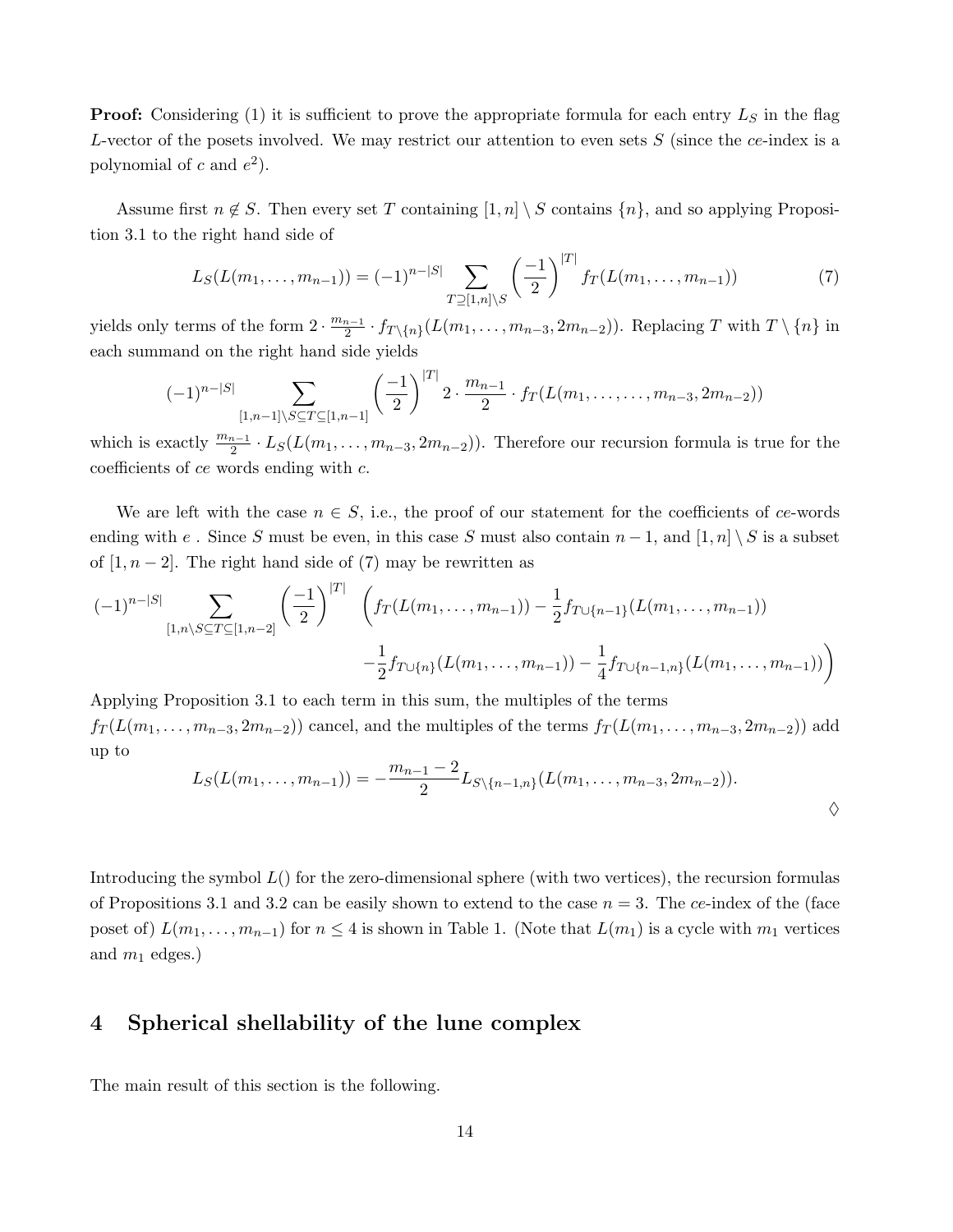$$
\Psi_{ce}(\emptyset) = 1
$$
  
\n
$$
\Psi_{ce}(L()) = c
$$
  
\n
$$
\Psi_{ce}(L(m_1)) = \frac{m_1}{2}c^2 - \left(\frac{m_1}{2} - 1\right)e^2
$$
  
\n
$$
\Psi_{ce}(L(m_1, m_2)) = m_1 \frac{m_2}{2}c^3 - (m_1 - 1)\frac{m_2}{2}e^2c - \left(\frac{m_2}{2} - 1\right)ce^2
$$
  
\n
$$
\Psi_{ce}(L(m_1, m_2, m_3)) = m_1 m_2 \frac{m_3}{2}c^4 - (m_1 - 1)m_2 \frac{m_3}{2}e^2c^2 - (m_2 - 1)\frac{m_3}{2}ce^2c
$$
  
\n
$$
-m_1 \left(\frac{m_3}{2} - 1\right)c^2e^2 + (m_1 - 1)\left(\frac{m_3}{2} - 1\right)e^4.
$$

Table 1: The ce-index of the face poset of  $L(m_1, \ldots, m_{n-1})$  for  $n \leq 4$ .

**Theorem 4.1** For  $n \geq 2$  and  $m_1, \ldots, m_{n-2} \geq 0$ , the lune complex  $L(m_1, \ldots, m_{n-1})$  is spherically shellable.

**Proof:** We proceed by induction on n and the  $m_i$ 's. For  $n = 2$  the lune complex  $L(m_1)$  is a cycle with  $m_1$  vertices and  $m_1$  edges, easily shown to be spherically shellable. Consider next  $n \geq 3$  and  $m_{n-1} = 2$ . The lune complex  $L(m_1, \ldots, m_{n-2}, 2)$  has two (closed) facets: the hemisphere  $\overline{F_1} = (*, \ldots, [0, \pi])$  and the hemisphere  $\overline{F_2}(*,\ldots,[\pi,2\pi])$ . The boundary of both facets is the same, and it is isomorphic to the CW-complex  $L(m_1, \ldots, m_{n-3}, 2m_{n-2})$ , as noted in the proof of Theorem 2.7. Hence axiom (S-a) is satisfied by the induction hypothesis, while  $(S-b)$  is never applicable when we have only two facets.

Assume finally  $n \geq 3$  and  $m_{n-1} \geq 3$ . By our induction hypothesis we may assume that the complex  $L(m_1, \ldots, m_{n-1} - 1)$  has an S-shelling  $F_1, \ldots, F_{m_{n-1}}$ . Due to the "rotational symmetry" (the map  $(\theta_1, \ldots, \theta_{n-1}) \mapsto (\theta_1, \ldots, \theta_{n-2}, \theta_{n-1}+2\pi/(m_{n-1}-1))$  induces an automorphism of  $L(m_1, \ldots, m_{n-1}-1)$ ) we may assume that the closure of the last facet is

$$
\overline{F_{m_{n-1}-1}} = \left(*,\ldots,*, \left[\frac{m_{n-1}-2}{m_{n-1}-1}\cdot 2\pi, 2\pi\right]\right).
$$

A homeomorphic copy of  $L(m_1, \ldots, m_{n-1})$  may be obtained from  $L(m_1, \ldots, m_{n-1} - 1)$  by subdividing  $\overline{F_{m_{n-1}-1}}$  into two (closed) facets

$$
\overline{F'_{m_{n-1}-1}} = \left(*,\ldots, *\, \left\lceil \frac{m_{n-1}-2}{m_{n-1}-1} \cdot 2\pi, \frac{m_{n-1}-1.5}{m_{n-1}-1} \cdot 2\pi \right\rceil \right) \quad \text{and}
$$
\n
$$
\overline{F''_{m_{n-1}-1}} = \left(*,\ldots, *\, \left\lceil \frac{m_{n-1}-1.5}{m_{n-1}-1} \cdot 2\pi, 2\pi \right\rceil \right)
$$

and replicating the appropriate face structure at the intersection of the subdividing closed facets. The homeomorphism from the subdivided complex to  $L(m_1, \ldots, m_{n-1})$  may be given by

$$
(\theta_1,\ldots,\theta_{n-1})\mapsto (\theta_1,\ldots,\theta_{n-2},\theta'_{n-1})
$$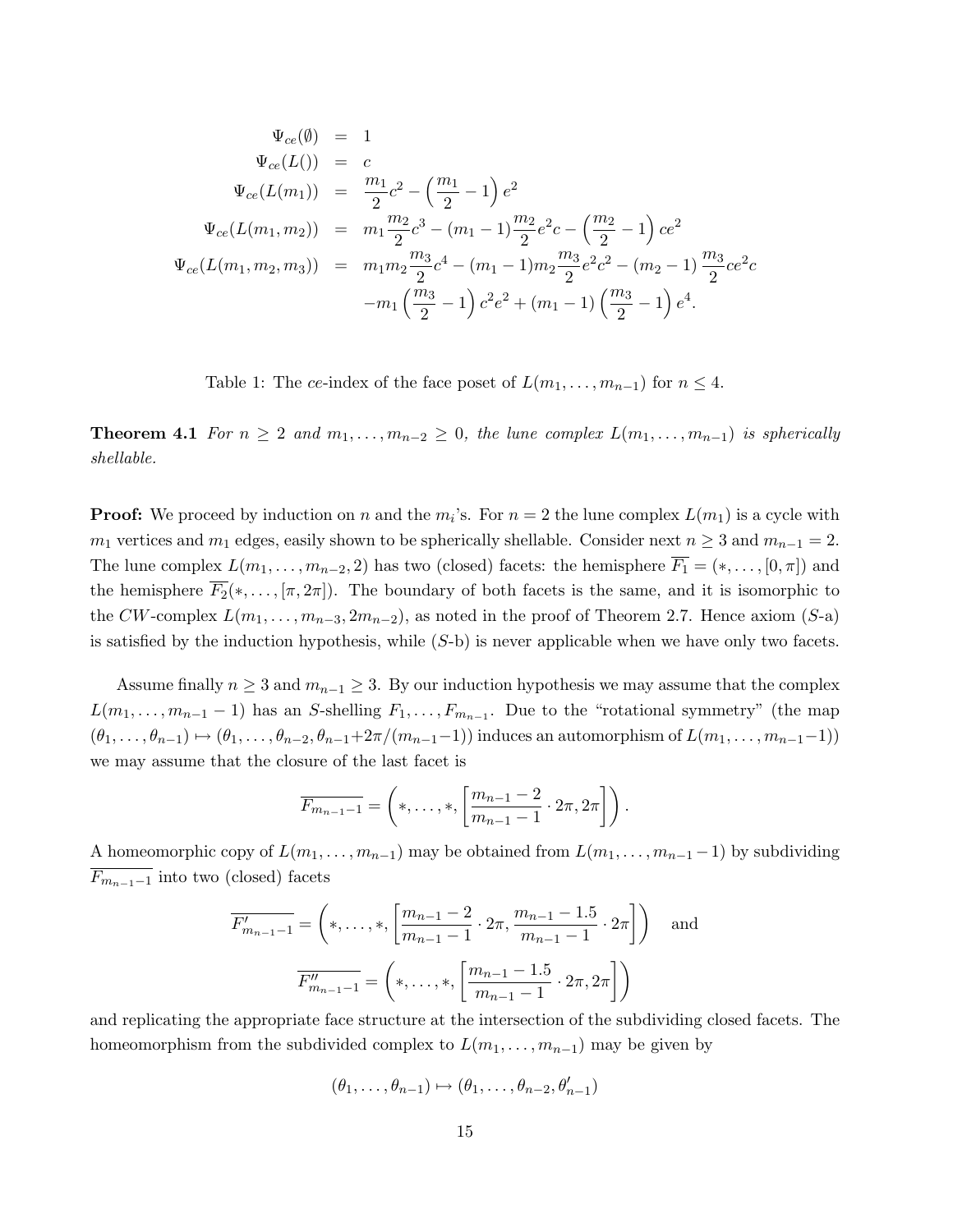where

$$
\theta'_{n-1} = \begin{cases} \frac{m_{n-1}-1}{m_{n-1}} \cdot \theta_{n-1} & \text{when } 0 \le \theta_{n-1} \le \frac{m_{n-1}-2}{m_{n-1}-1} \cdot 2\pi, \\ 2 \cdot \frac{m_{n-1}-1}{m_{n-1}} \cdot \theta_{n-1} + \frac{2-m_{n-1}}{m_{n-1}} \cdot 2\pi & \text{when } \frac{m_{n-1}-2}{m_{n-1}-1} \cdot 2\pi \le \theta_{n-1} \le 2\pi. \end{cases}
$$

All we need to show then is that  $F_1, \ldots, F_{m_{n-2}}, F'_{m_{n-1}}, F''_{m_{n-1}}$  is an S-shelling of the subdivided complex. In other words, we only need to verify that  $(S<sub>-</sub>b)$  is satisfied by the facet  $F'_{m_{n-1}}$ . The intersection of the boundary of  $F'_{m_{n-1}}$  with the closure of the previously added facets is isomorphic to the positive hemisphere  $0 \leq \theta_{n-2} \leq \pi$  in  $L(m_1, \ldots, m_{n-3}, 2m_{n-2})$ . Its semisuspension may be geometrically realized by adding the lune  $(*, \ldots, *, [\pi, 2\pi])$  to those facets of  $L(m_1, \ldots, m_{n-3}, 2m_{n-2})$  which are contained in the positive hemisphere. Thus the semisuspension is isomorphic to  $L(m_1, \ldots, m_{n-3}, m_{n-2} +$ 1). This isomorphism is induced by the homeomorphism  $(\theta_1, \ldots, \theta_{n-2}) \mapsto (\theta_1, \ldots, \theta_{n-3}, \theta''_{n-2})$  where

$$
\theta''_{n-2} = \begin{cases} \frac{2m_{n-2}}{m_{n-2}+1} \cdot \theta_{n-2} & \text{when } 0 \le \theta_{n-2} \le \pi, \\ \frac{2\theta_{n-2}}{m_{n-2}+1} + \frac{2(m_{n-2}-1)\pi}{m_{n-2}+1} & \text{when } \pi \le \theta_{n-2} \le 2\pi. \end{cases}
$$

Again, by our induction hypothesis,  $L(m_1, \ldots, m_{n-3}, m_{n-2} + 1)$  has an S-shelling and, because of the "rotational symmetry" mentioned above, we may choose any of its facets to be the first one.  $\Diamond$ 

The proof of Theorem 4.1, together with (2) provides the following recursion formula for the cd-index of  $L(m_1, \ldots, m_{n-1})$ :

$$
\Phi_{cd}(L(m_1, \ldots, m_{n-1})) = \Phi_{cd}(L(m_1, \ldots, m_{n-3}, 2 \cdot m_{n-2}))c \n+ (m_{n-1} - 2)\Phi_{cd}(L(m_1, \ldots, m_{n-3}, m_{n-2} + 1))c \n- (m_{n-1} - 2)\Phi_{cd}(L(m_1, \ldots, m_{n-4}, 2m_{n-3})) (c^2 - d).
$$
\n(8)

In fact, every time we increase  $m_{n-1}$  by 1, we subdivide a closed facet  $\overline{\sigma}$  into two facets  $\overline{\sigma_1}$  and  $\overline{\sigma_2}$  in such a way that the semisuspension of  $\Gamma = \overline{\sigma_1} \cap \overline{\sigma_2}$  is isomorphic to  $L(m_1, \ldots, m_{n-3}, m_{n-2} + 1)$ , while the boundary of  $\Gamma$  is clearly isomorphic to  $L(m_1, \ldots, m_{n-4}, 2m_{n-3})$ . To obtain  $L(m_1, \ldots, m_{n-1})$  from  $L(m_1, \ldots, m_{n-2}, 2)$  we need to perform such a subdivision  $(m_{n-1} - 2)$  times. Finally,

$$
\Phi_{cd}(L(m_1,\ldots,m_{n-2},2)) = \Phi_{cd}(L(m_1,\ldots,m_{n-3},2m_{n-2}))c
$$

is obvious.

# 5 A sequence of orthogonal polynomials represented by lune complexes

In the following we assume that  $\nu_1, \nu_2, \ldots$  is an infinite sequence of positive numbers satisfying  $\nu_1 = 1$ and  $\nu_n \geq 2$  for  $n \geq 2$ . We define the polynomials  $Q_{-1}(x), Q_0(x), Q_1(x), \ldots$  by setting  $Q_{-1}(x) = 0$ ,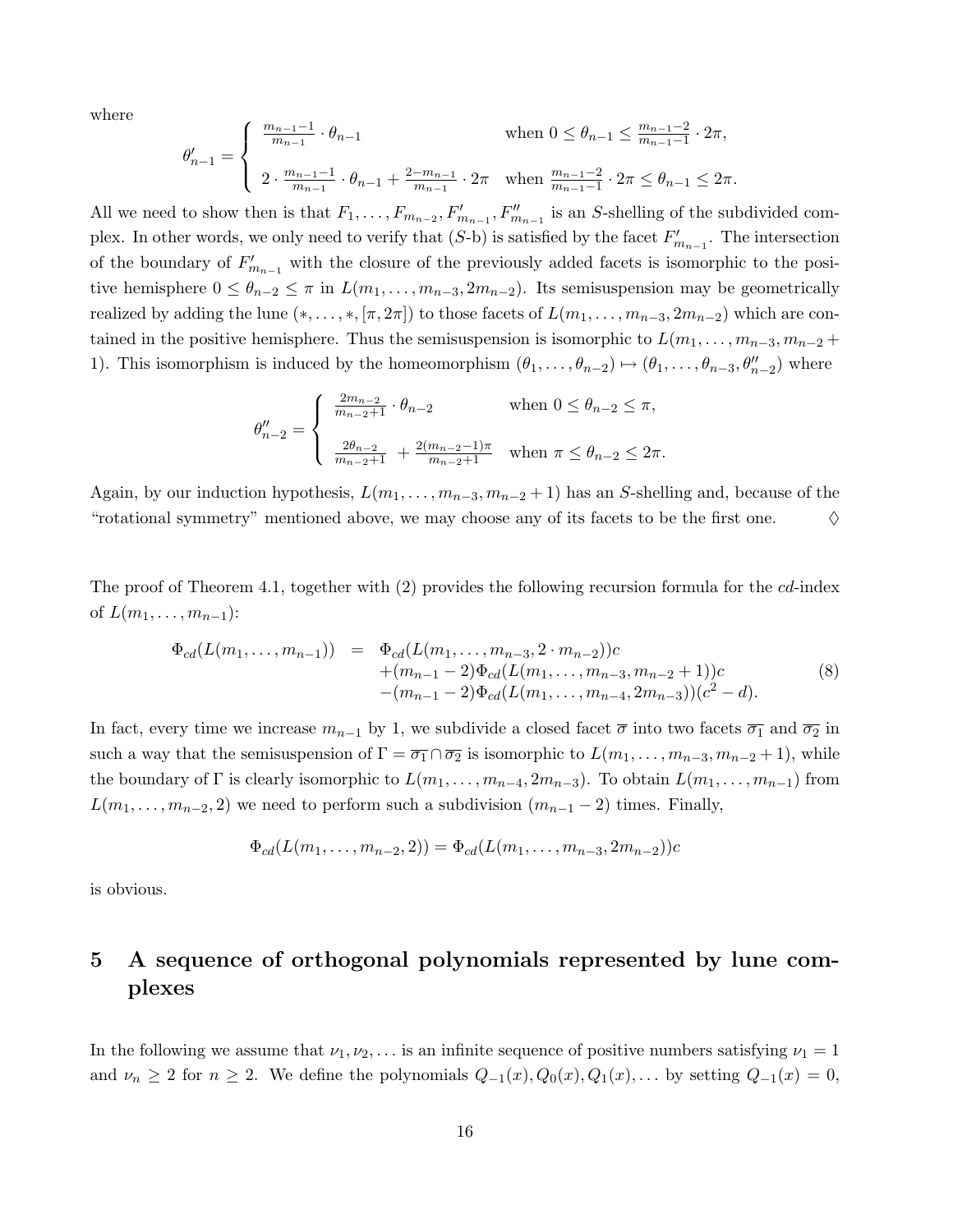$Q_0(x) = 1$ , and the recursion formula

$$
Q_n(x) = \nu_n \cdot x \cdot Q_{n-1}(x) - (\nu_n - 1) \cdot Q_{n-2}(x) \quad \text{for } n \ge 1.
$$
 (9)

(As a consequence,  $Q_1(x) = x$ .) This sequence is not monic, the leading coefficient of  $Q_n(x)$  is  $\nu_1 \cdots \nu_n$ . Introducing  $P_{-1}(x) = 0$  and  $P_n(x) = Q_n(x)/(v_1 \cdots v_n)$  for  $n \ge 1$  we obtain the monic and symmetric OPS  ${P_n(x)}_{n=0}^\infty$  satisfying the recurrence

$$
P_n(x) = x \cdot P_{n-1}(x) - \frac{\nu_n - 1}{\nu_{n-1}\nu_n} P_{n-2}(x) \text{ for } n \ge 1.
$$

Since, for each n,  $Q_n(x)$  differs from  $P_n(x)$  only by a nonzero constant factor, the polynomials  ${Q_n(x)}_{n=0}^{\infty}$  form a (non-monic) symmetric OPS. As an illustration of the power of spherical shellings we provide a new proof of the following theorem.

**Theorem 5.1** Each polynomial  $Q_n(x)$  may be written as a non-negative combination of products of powers of x and  $(x^2-1)$ .

Before explaining how spherical shellability of the lune complexes may be used to prove this theorem, let us review how Theorem 5.1 follows from the classical theory. Introducing  $\lambda_1 = 1$  and  $\lambda_n = \frac{\nu_n - 1}{\nu_{n-1}\nu_n}$  $\nu_{n-1}\nu_n$ for  $n \geq 2$ , the sequence  $\{\lambda_{n+1}\}_{n=1}^{\infty}$  is a chain sequence with parameter sequence  $g_n = (1 - 1/\nu_n)$ . Hence, as noted at the end of the preliminary Section 1.3, the true interval of orthogonality of the OPS  $\{P_n(x)\}_{n=0}^{\infty}$  is a subset of  $[-1, 1]$ . In other words, every zero of each  $P_n(x)$  is contained in  $[-1, 1]$ , and the same holds for the zeros of the  $Q_n(x)$ , since for every n, the polynomials  $Q_n(x)$  and  $P_n(x)$ differ at most by a nonzero constant factor. A "classical" proof of Theorem 5.1 may be then concluded using the following observation, due to Ismail and Stanton [14].

**Lemma 5.2** Assume that all zeros of the polynomial  $q(x)$  are simple and real, and that  $q(x)$  is a linear combination of only even or only odd powers of x. Then the polynomial  $q(x)$  is a non-negative linear combination of polynomials of the form  $(x^2 - 1)^n$  or  $x(x^2 - 1)^n$  if and only if all zeros of  $q(x)$ lie in the interval  $[-1, 1]$ .

**Proof:** Assume first  $q(x)$  is a non-negative linear combination of polynomials of the form  $(x^2-1)^n$  or  $x(x^2-1)^n$ . Assume also that  $q(x)$  is a combination of even powers of x (the odd case is similar). Then only terms of the form  $(x^2 - 1)^n$  occur in  $q(x)$  and  $q(x) > 0$  when  $|x| > 1$ . Thus all zeros lie in [-1, 1]. Assume, conversely, that all zeros of  $q(x)$  lie in [−1, 1]. We restrict our attention again to the case of even powers, the odd case is similar. Then  $q(x) = (x^2 - r_1^2) \cdots (x^2 - r_n^2)$  for some  $r_1, ..., r_n \in [0, 1]$ . Since  $x^2 - r_i^2 = (x^2 - 1) + (1 - r_i^2)$ , each factor has a non-negative expansion so the product will too.  $\Diamond$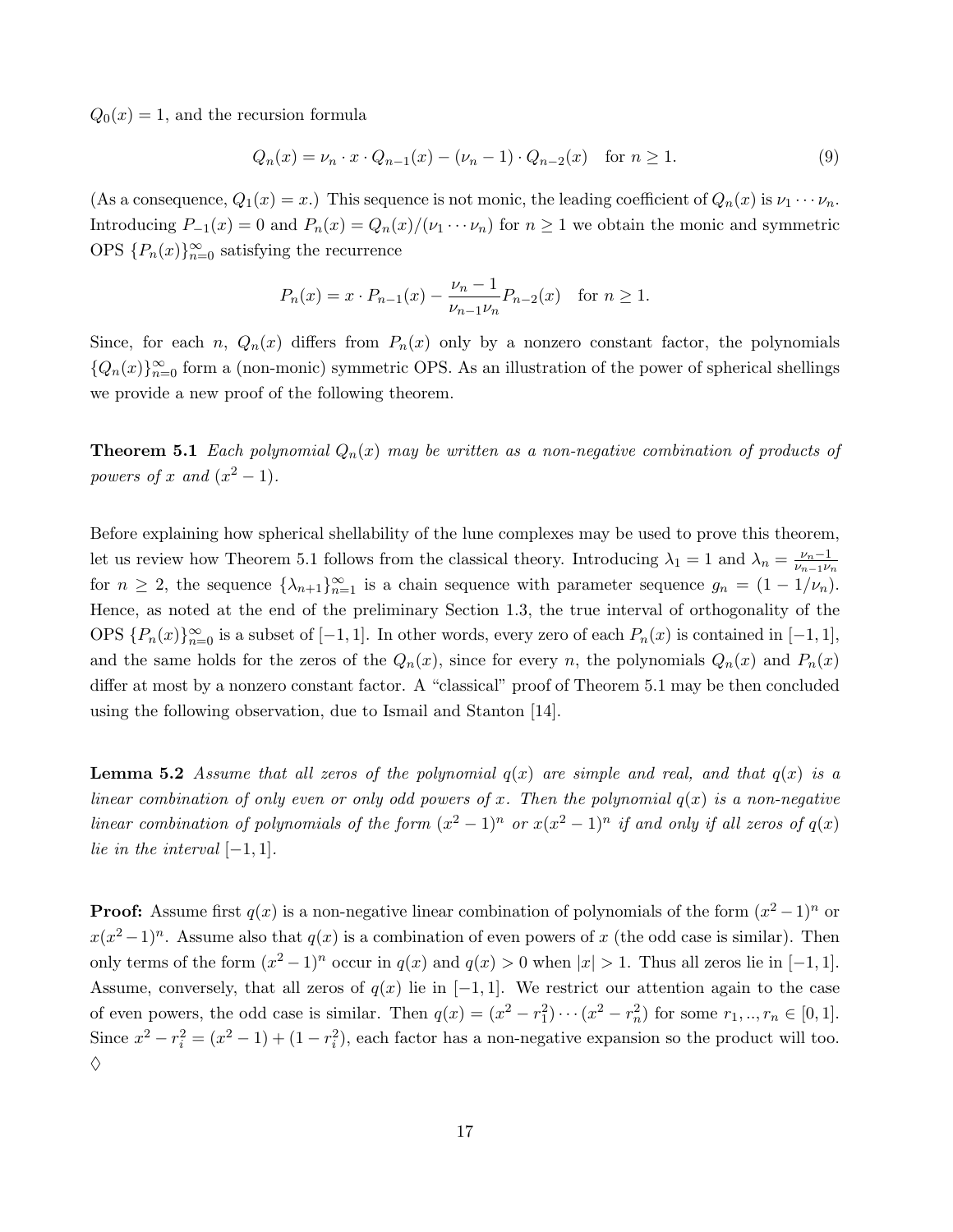For sequences of integer  $\nu_i$ 's, Theorem 5.1 is a relatively easy consequence of Theorem 4.1. To see this, let us introduce the auxiliary polynomials  $R_n(y_1, y_2, \ldots, y_{n-1}; x)$  given by  $R_0 = 1$ ,  $R_1(x) = x$ ,  $R_2(y_1; x) = x + \frac{y_1 - 2}{2}$  $\frac{-2}{2}(x^2-1)$ , and the recursion formula

$$
R_n(y_1, \ldots, y_{n-1}; x) = R_{n-1}(y_1, \ldots, y_{n-3}, 2 \cdot y_{n-2}; x)x + (y_{n-1} - 2)R_{n-1}(y_1, \ldots, y_{n-3}, y_{n-2} + 1; x)x - (y_{n-1} - 2)R_{n-2}(y_1, \ldots, y_{n-4}, 2y_{n-3}; x) \left(x^2 - \frac{x^2 - 1}{2}\right).
$$
\n(10)

As an immediate consequence of equation (8) we may observe that for any sequence of integers  $m_1, m_2, \ldots, m_n, \ldots$ , satisfying  $m_i \geq 2$  for all i, the value of  $R(y_1, \ldots, y_{n-1}; x)$  is the image of  $\Phi_{ce}(L(m_1,\ldots,m_{n-1}))$  under the homomorphism induced by  $c \mapsto x$  and  $e \mapsto 1$ . (Under this homomorphism,  $d = (c^2 - e^2)/2$  goes into  $(x^2 - 1)/2$ .) Applying the same homomorphism to Proposition 3.2 we obtain the recursion formula

$$
R(m_1, \ldots, m_{n-1}; x) = \frac{m_{n-1}}{2} \cdot R(m_1, \ldots, m_{n-3}, 2m_{n-2}; x) \cdot x - \frac{m_{n-1}-2}{2} \cdot R(m_1, \ldots, m_{n-4}, 2m_{n-3}; x)
$$
\n(11)

Comparing this recursion formula to  $(9)$  it follows by trivial induction on n that

$$
Q_n(x) = R_n(\nu_2, \nu_3, \dots, \nu_{n-1}, 2 \cdot \nu_n; x) \tag{12}
$$

for any  $n \geq 1$ , if all the  $\nu_i$ 's are integers and at least 2. As an immediate consequence of Theorem 4.1, the polynomials  $R(m_1, \ldots, m_{n-1}; x)$  are non-negative combinations of terms of the form  $x^i(x^2 - 1)^j$ . This concludes the proof for sequences of integer  $\nu_i$ 's.

However, only two small observations are necessary to extend the validity of our new argument to sequences of arbitrary real  $\nu_i$ 's. First, we may observe that equation (12) is valid for any sequence of real numbers  $\nu_2, \nu_3, \ldots$  In fact, keeping the  $\nu_i$ 's as variables it is obvious from (9) that  $Q_n(x)$  is a polynomial expression of  $\nu_2, \ldots, \nu_n$  and x, and so is  $R_n(\nu_2, \nu_3, \ldots, \nu_{n-1}, 2 \cdot \nu_n; x)$  at the light of (10). Both polynomials agree for infinitely many independent (integer) values of  $\nu_2, \ldots, \nu_n$  and x, so they are equal as polynomial expressions. But then they are also equal when we substitute non-integer values as  $\nu_i$ 's. Hence it is sufficient to show that the polynomials  $R(r_1, \ldots, r_{n-1}; x)$  are non-negative combinations of terms of the form  $x^{i}(x^{2} - 1)^{j}$  whenever all  $r_{i}$ 's are at least 2, even if they are not integers. A slightly stronger statement is easily proven by induction:

**Proposition 5.3** Given  $n \geq 1$ , and any sequence of real numbers  $r_1, \ldots, r_{n-1}$  satisfying  $r_i \geq 2$  for all i, the polynomial  $R_n(r_1,\ldots,r_{n-1};x)$  is a non-negative combinations of terms of the form  $x^i(x^2-1)^j$ . Moreover, increasing  $r_n$  while leaving all other  $r_i$ 's unchanged cannot decrease any coefficient in such a combination.

**Proof:** As an immediate consequence of (10) we may write

$$
R_n(y_1, \ldots, y_{n-2}, 2; x) = R_{n-1}(y_1, \ldots, y_{n-3}, 2 \cdot y_{n-2}; x)x. \tag{13}
$$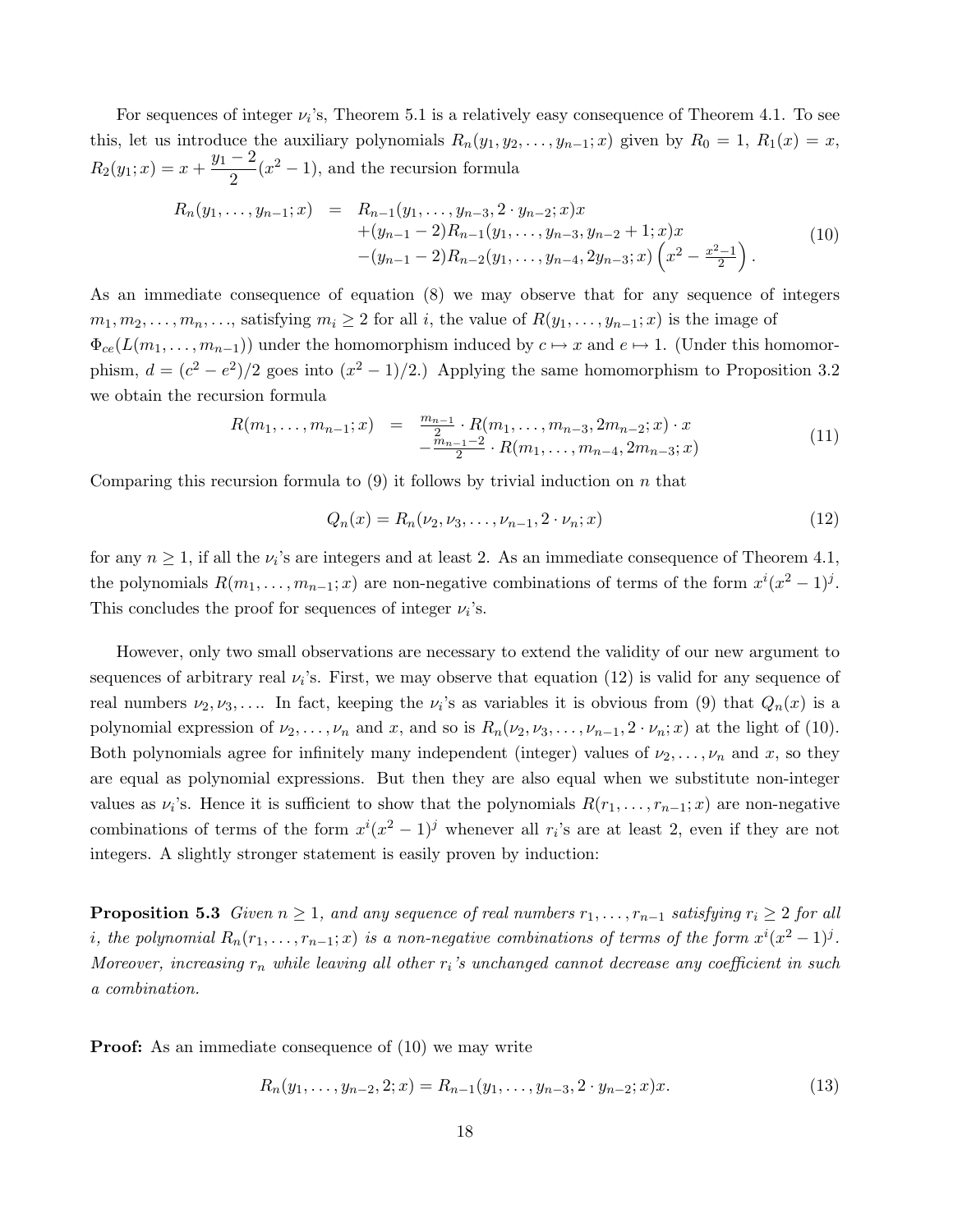Using this observation, we may rewrite (10) as

$$
R_n(y_1, \ldots, y_{n-1}; x) = R_{n-1}(y_1, \ldots, y_{n-3}, 2 \cdot y_{n-2}; x)x + (y_{n-1} - 2) (R_{n-1}(y_1, \ldots, y_{n-3}, y_{n-2} + 1; x) - R_{n-1}(y_1, \ldots, y_{n-4}, y_{n-3}, 2; x)) x + (y_{n-1} - 2) R_{n-2}(y_1, \ldots, y_{n-4}, 2y_{n-3}; x) \frac{x^2 - 1}{2}.
$$
\n(14)

By our induction hypothesis,  $R_{n-1}(r_1,\ldots,r_{n-3},2r_{n-2};x)$  and  $R_{n-2}(r_1,\ldots,r_{n-4},2r_{n-3};x)$  are nonnegative combinations of terms of the form  $x^{i}(x^{2} - 1)^{j}$  whenever the  $r_{i}$ 's are at least 2. The same also holds for the difference  $R_{n-1}(r_1,\ldots,r_{n-3},r_{n-2}+1;x) - R_{n-1}(r_1,\ldots,r_{n-4},r_{n-3},2;x)$  since, by our induction hypothesis, the coefficients cannot decrease when we increase  $y_{n-2}$  from 2 to  $r_{n-2} + 1$ . Finally the last variable  $y_{n-1}$  occurs only as factor  $(y_{n-2} - 2)$  in two of the terms, so the coefficients of the terms of the form  $x^{i}(x^{2}-1)^{j}$  in  $R_{n}(r_{1},...,r_{n-1};x)$  can not decrease when we increase  $r_{n-1}$ .  $\diamond$ 

Remark 5.4 Although the chain-sequence approach, as well as the spherical shelling argument, prove "essentially" the same result, the actual representation that could be obtained following either argument is different. Using Lemma 5.2 we obtain a positive combination where each power of  $(x^2 - 1)$ is multiplied by at most the first power of  $x$ , while the spherical shelling approach yields a positive combination of terms of the form  $x^{n-2r}(x^2-1)^r$ .

**Remark 5.5** The careful reader will notice that in the "classical" approach the condition  $\nu_i \geq 2$  may be relaxed to  $\nu_i > 1$ , since this condition already guarantees  $0 < 1 - 1/\nu_i < 1$ , and so  $\lambda_n$  is a chain sequence. The same is probably also true about the spherical shelling approach, since it is possible to construct lune complexes  $L(m_1, \ldots, m_{n-1})$  even when some  $m_i$ 's satisfying  $i < n-1$  are equal to 1. For example, removing all vertices except  $(0,*)$  and  $(\pi,*)$  from Figure 1 (and merging the edges meeting at the removed vertices) yields the lune complex  $L(1,3)$ , with 2 vertices:  $(0,*)$  and  $(\pi,*);$ 3 edges:  $([0, \pi], 0)$ ,  $([0, \pi], 2\pi/3)$ , and  $([0, \pi], 2\pi/3)$ ; and 3 faces (having the same codes as in  $L(3, 3)$ . As indicated by the notational ambivalence  $([0, \pi], 0) = (*, 0)$ , allowing  $m_i = 1$  would induce some confusion that would need extra consideration at every step. We prefer to avoid this complication in this first presentation of lune complexes. Theorem 5.1 easily follows from the classical theory anyway, and Theorem 6.5, inspired by a more direct approach to the cd-index calculation, gives a much more explicit statement under the more general conditions. This section is only an illustration of the possible usefulness of spherical shellings in the theory of orthogonal polynomials.

## 6 Explicit cd-index formula

The proof of Theorem 5.1 motivates to introduce the following sequence of partially ordered sets.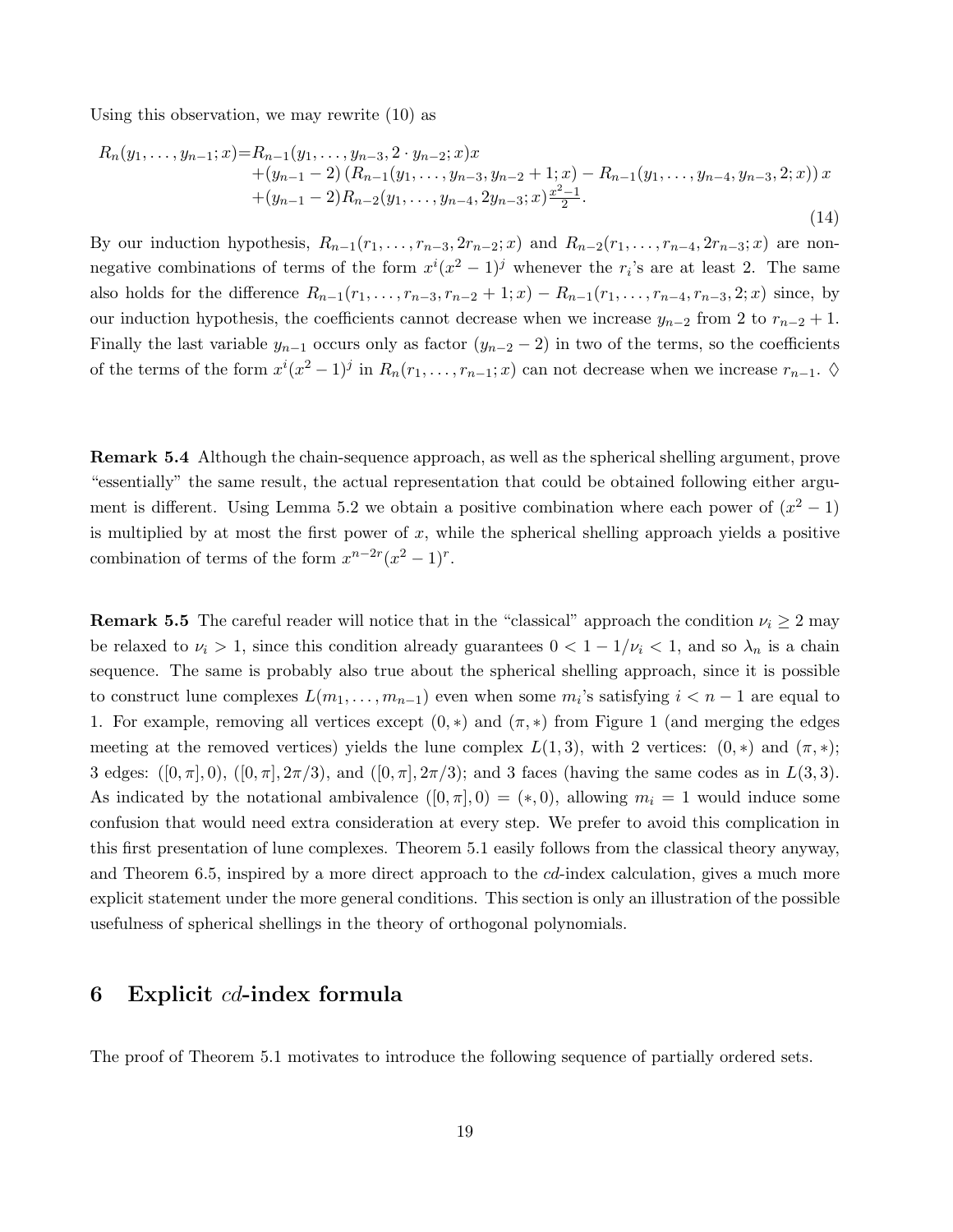**Definition 6.1** Given a sequence of positive integers  $\nu_1, \nu_2, \ldots$  satisfying  $\nu_1 = 1$  and  $\nu_n \geq 2$  for  $n \geq 2$ let  $Q_n = Q_n(\nu_2, \ldots, \nu_n)$  be the face poset of the lune complex  $L(\nu_2, \ldots, \nu_{n-1}, 2\nu_n)$ .

As we have seen in the previous section, the sequence  $\Phi_{ce}(Q_n)$  is a non-commutative generalization of the OPS  $\{Q_n(x)\}_{n=0}^{\infty}$  defined by (9). As noted in the proof of Theorem 2.7, the faces contained in any facet of  $L(\nu_2, \ldots, \nu_{n-1}, 2\nu_n)$  replicate the face structure of  $L(\nu_2, \ldots, \nu_{n-2}, 2\nu_{n-1})$ .

**Corollary 6.2** For every coatom c of  $Q_n$ , the interval  $[0, c] \subset Q_n$  is isomorphic to  $Q_{n-1}$ .

As an immediate consequence of Proposition 3.2 we have

$$
\Phi_{ce}(Q_n) = \nu_n \Phi_{ce}(Q_{n-1})c + (1 - \nu_n)\Phi_{ce}(Q_{n-2})e^2.
$$
\n(15)

Similarly, (8) implies

$$
\Phi_{cd}(Q_n) = \nu_n \Phi_{cd}(Q_{n-1})c + (1 - \nu_n)\Phi_{cd}(Q_{n-2})(c^2 - 2d). \tag{16}
$$

Introducing the sequence of polynomials  $i_0, i_1(t_1), \ldots, i_n(t_1, \ldots, t_n), \ldots$  given by

$$
t_0 = 1 \text{ and}
$$
  
\n
$$
t_n(t_1, \ldots, t_n) = 1 + (t_1 - 1) + (t_1 - 1)(t_2 - 1) + \cdots + (t_1 - 1) \cdots (t_n - 1) \text{ for } n \ge 1,
$$
\n
$$
(17)
$$

the coefficient of a cd-word in  $\Phi_{cd}(Q_n)$  may be described as follows:

**Proposition 6.3** The coefficient of  $c^{k_1}dc^{k_2}d\cdots dc^{k_{r-1}}dc^{k_r}$  in  $\Phi_{cd}(Q_n)$  is

$$
2^r \prod_{i=1}^{r-1} (\nu_{k_1+\cdots+k_i+2i}-1) \cdot \prod_{j=1}^r \nu_{k_j} (\nu_{k_1+\cdots+k_{j-1}+2j-1},\ldots,\nu_{k_1+\cdots+k_{j-1}+k_j+2j-2}).
$$

**Proof:** Recalling the fact that c has degree 1 and d has degree 2, the *i*-th d from the left arises from the letters at position  $k_1 + \cdots + k_i + 2i-1$  and  $k_1 + \cdots + k_i + 2i$  in the ab-index. By inspection of (16) it is clear that a letter  $d$  is introduced only when the contribution of the second term is considered at the appropriate place, and so the *i*-th d contributes precisely a factor of  $2(\nu_{k_1+\cdots+k_i+2i}-1)$  to the coefficient of the cd-word.

The contribution of the term  $c^{k_j}$  is obtained by substituting the  $\nu_i$ 's corresponding to the positions covered into a function  $I_{k_j}(t_1, \dots, t_{k_j})$ , described recursively by

$$
I_k(t_1,\ldots,t_k) = t_k I_{k-1}(t_1,\ldots,t_{k-1}) + (1-t_k) \cdot I_{k-2}(t_1,\ldots,t_{k-2})
$$

where  $I_0 = 1$  and  $I_1(t_1) = t_1 - t_1 - 1 + 1$  are the appropriate initial conditions. Straightforward induction shows  $I_n(t_1, \ldots, t_n) = i_n(t_1, \ldots, t_n).$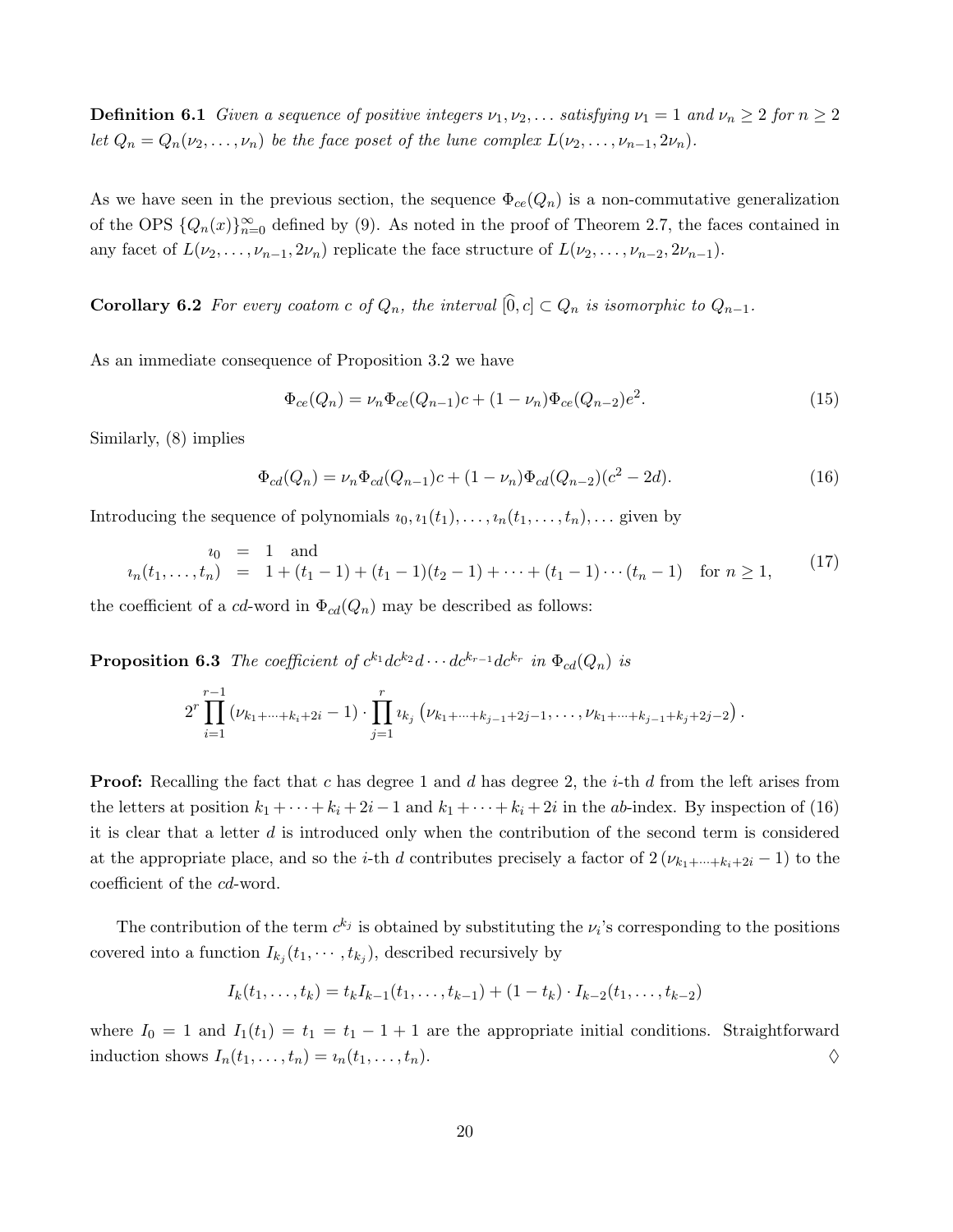#### **Corollary 6.4** Every cd-word in  $\Phi_{cd}(Q_n)$  has a strictly positive coefficient.

Let us observe now, that in the proof Proposition 6.3 we used no other properties of of the posets  $Q_n$ than the recursion (16) for their cd-indices. Given any sequence  $\{\widetilde{Q}_n\}_{n=0}^{\infty}$  of cd-polynomials satisfying  $\widetilde{Q}_0 = 1$ ,  $\widetilde{Q}_1 = c$ , and a recursion formula  $\widetilde{Q}_n = \nu_n \widetilde{Q}_{n-1}c + (1 - \nu_n)\widetilde{Q}_{n-2}(c^2 - 2d)$  for all  $n \geq 2$ , the coefficients of the cd-words in  $Q_n$  are given by Proposition 6.3. As a consequence, all cd-words have non-negative coefficients if all  $\nu_i$ 's satisfy  $\nu_i \geq 1$ . Consider now the linear transformation from cd-polynomials to polynomials in one variable induced by sending c into x and d into  $(x^2 - 1)/2$ . (Equivalently, we send  $e^2$  into 1.) Then the sequence polynomials  $\{\widetilde{Q}_n\}_{n=0}^{\infty}$  goes into a sequence  ${Q_n(x)}_{n=0}^{\infty}$  that satisfies  $Q_0(x) = 1$ ,  $Q_1(x) = x$  and the recursion formula  $Q_n(x) = \nu_n x Q_{n-1}(x) +$  $(1 - \nu_n)Q_{n-2}(x)$ . If  $\nu_i > 1$  for  $i \geq 2$  then we obtain an OPS, and now it is an immediate consequence of Proposition 6.3 that every  $Q_n(x)$  in this sequence is a positive combination of terms of the form  $x^{i}(x^{2}-1)^{j}$ . Moreover, we obtain the following explicit formula for the coefficients.

**Theorem 6.5** Assume that the OPS  $\{Q_n(x)\}_{n=0}^{\infty}$  is given by  $Q_0(x) = 1$ ,  $Q_1(x) = x$ , and

$$
Q_n(x) = \nu_n x Q_{n-1}(x) + (1 - \nu_n) Q_{n-2}(x) \quad \text{for } n \ge 2,
$$

where  $\nu_n > 1$  for  $n \geq 2$ . Then each  $Q_n(x)$  may be written as a positive combination of terms of the form  $x^{n-2r}(x^2-1)^r$ . The coefficient of  $x^{n-2r}(x^2-1)^r$  is

$$
\sum_{k_1+\cdots+k_r=n-2r} \prod_{i=1}^{r-1} (\nu_{k_1+\cdots+k_i+2i}-1) \cdot \prod_{j=1}^r \nu_{k_j} \left( \nu_{k_1+\cdots+k_{j-1}+2j-1}, \ldots, \nu_{k_1+\cdots+k_{j-1}+k_j+2j-2} \right).
$$

Here the functions  $i_k(t_1, \ldots, t_k)$  are the ones given in (17).

In fact, the image of  $c^{k_1}dc^{k_2}d\cdots dc^{k_{r-1}}dc^{k_r}$  is  $x^{k_1+\cdots+k_r}\left(\frac{x^2-1}{2}\right)$  $\left(\frac{k-1}{2}\right)^r$  (here  $k_1 + \cdots + k_r = n - 2r$ ), so Theorem 6.5 follows from the proof of Proposition 6.3 and the observation that the factors  $2<sup>r</sup>$  and  $\left(\frac{1}{2}\right)$  $(\frac{1}{2})^r$  cancel.

Admittedly, the proof of Theorem 6.5 may be presented without any reference to the face posets of lune complexes, but it seems to be more difficult to come up with the idea of the "underlying" non-commutative polynomials without the the inspiration from the theory of cd-indices of Eulerian posets.

## 7 Connection to the Tchebyshev posets

The self-similarity property of Corollary 6.2 also holds for the duals of the Tchebyshev posets introduced by the present author in [13]. Moreover, the setting  $\nu_n = 2$  for  $n \geq 2$  in (9) yields precisely the Tchebyshev polynomials of the first kind. Hence it is worth observing the following connection: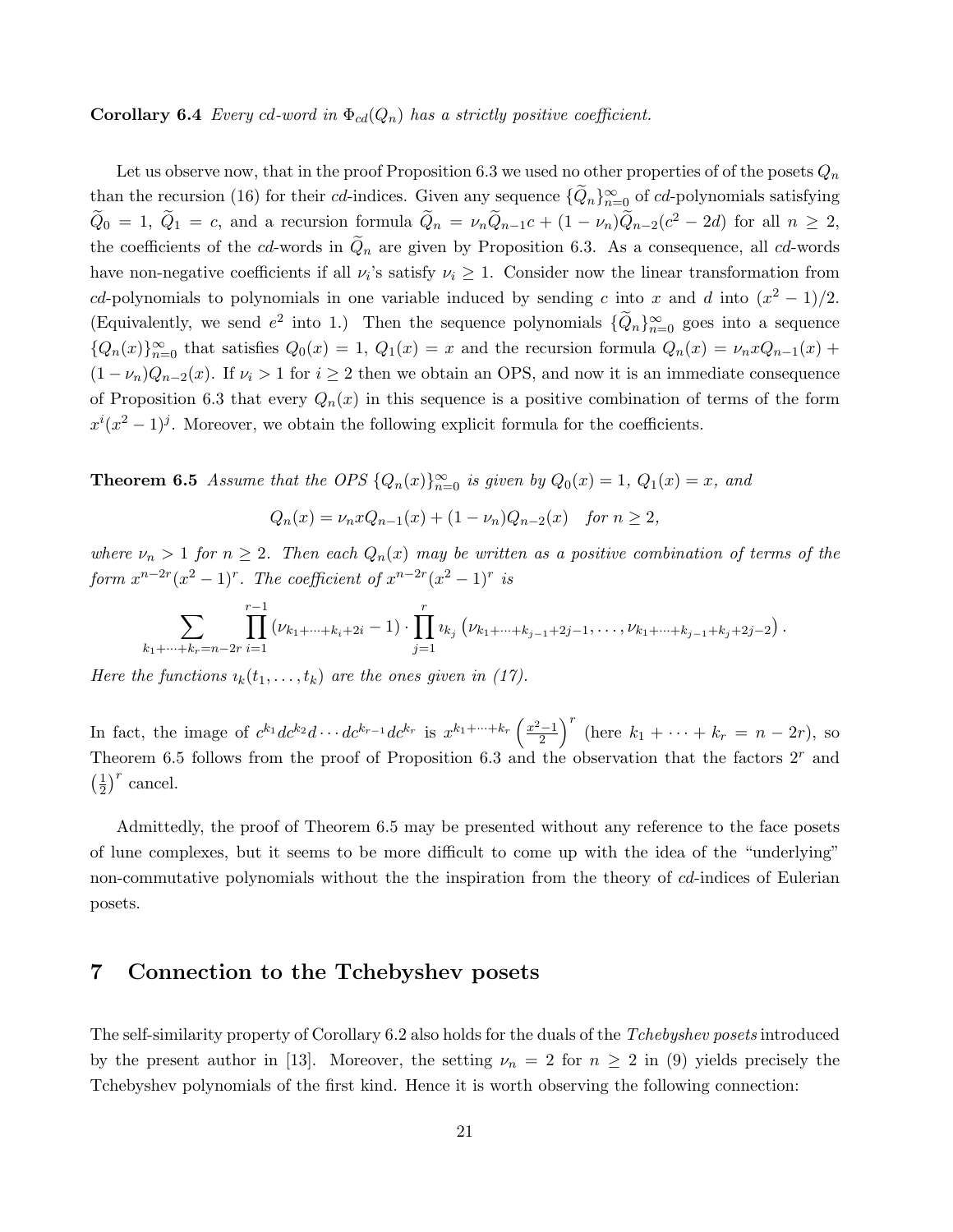**Theorem 7.1** The Eulerian poset  $Q_n(2,\ldots,2)$  is isomorphic to the dual of the Tchebyshev poset  $T_n$ introduced in [13].

Before outlining the proof, let us recall the (momentarily) most convenient definition of  $T_n$ . The Tchebyshev poset  $T_n$  has a unique minimum element  $\hat{0} = (-1, 1)$  and a unique maximum element  $\hat{1} = (-(n+1), -(n+2))$ . All other elements of  $T_n$  are pairs of nonzero integers  $(x, y)$  such that  $|x| < |y|$  and  $|x|, |y| \in \{1, 2, \ldots, n+1\}$ , with the restriction that for  $|y| = n+1$  we must have  $y = -(n+1)$ . For  $(x_1, y_1), (x_2, y_2) \in T_n$  the partial order is defined by

$$
(x_1, y_1) < (x_2, y_2) \Leftrightarrow ((|y_1| < |y_2|) \land ((|y_1| < |x_2|) \lor (y_1 = x_2) \lor (x_1 = x_2))). \tag{18}
$$

This definition is easily dualized as follows. Let us introduce

$$
x' = \text{sign}(y)(n+2-|y|) \quad \text{and} \quad y' = \text{sign}(x)(n+2-|x|) \quad \text{for every } (x, y) \in T_n \setminus \{\widehat{0}, \widehat{1}\}.
$$

Then  $|x| < |y|$  is equivalent to  $|x'| < |y'|$  and  $|x|, |y| \in \{1, 2, ..., n+1\}$  is equivalent to  $|x'|, |y'| \in$  $\{1, 2, \ldots, n+1\}$ . The restriction on the sign of y when  $|y| = n+1$  is equivalent to setting  $x = -1$ whenever  $|x| = 1$ . Given  $(x_1, y_1)$  and  $(x_2, y_2)$  from  $T_n \setminus {\hat{0}, \hat{1}}$ , let us describe the condition for  $(x_1, y_1) <^*(x_2, y_2)$  in the dual order, in terms of  $(x'_1, y'_1)$  and  $(x'_2, y'_2)$ . In other words, we are describing the condition for  $(x_1, y_1) > (x_2, y_2)$  in the original order. Easy substitution into (18) yields:

$$
(x'_1, y'_1) <^* (x'_2, y'_2) \Leftrightarrow ((|x'_1| < |x'_2|) \wedge ((|x'_2| > |y'_1|) \vee (x'_2 = y'_1) \vee (y'_2 = y'_1))) \,. \tag{19}
$$

It is easy to verify that  $|x'|$  is the rank of  $(x', y') \in T_n^* \setminus \{0, 1\}$ . We will use this labeling of the elements of  $T_n^* \setminus \{\hat{0},\hat{1}\}\)$  to encode the elements of  $Q_n(2,\ldots,2) \setminus \{\hat{0},\hat{1}\}\)$ , i.e., the proper faces of the  $(n-1)$ -dimensional lune complex  $L(2,\ldots,2,4)$ . Using Corollary 2.3, consider the simplified code of each face in this complex, that is, let us replace every coordinate after the first 0 or  $\pi$  with  $*$ . Thus the code of every vertex will be of one of the following forms:

 $(0, \ast, \ldots, \ast), (\pi, \ast, \ldots, \ast),$  $(\pi/2, \ldots, \pi/2, 0, \ast, \ldots, \ast), (\pi/2, \ldots, \pi/2, \pi, \ast, \ldots, \ast),$  $(\pi/2,\ldots,\pi/2,0), (\pi/2,\ldots,\pi/2), (\pi/2,\ldots,\pi/2,\pi),$  or  $(\pi/2,\ldots,\pi/2,3\pi/2).$ 

All the vertices have rank 1 in the face poset, hence the first coordinate of their code  $(x', y')$  should satisfy  $x' = 1$ . Let us set  $|y'| = \ell + 1$  where  $\ell$  is the length of code the vertex. Choose  $y'$  to be negative if  $\theta_\ell = 0$  and let y' have positive sign if  $\theta_\ell = \pi$ . This rule uniquely determines the code  $(x', y')$  of a vertex, except for the vertices  $(\pi/2, \ldots, \pi/2)$  and  $(\pi/2, \ldots, 3\pi/2)$  which are the only vertices of length n. Let us associate  $(-1, -(n+1))$  to  $(\pi/2, ..., \pi/2)$  and  $(-1, (n+1))$  to  $(\pi/2, ..., 3\pi/2)$ . Obviously we defined a bijection between the vertices of the lune complex and the rank 1 elements of  $T_n^*$ .

A lune of dimension more than zero but less than  $(n - 1)$  will have a code of the form

$$
(*,\ldots,*,[\alpha,\beta],\pi/2,\ldots,\pi/2,\theta,*,\ldots,*)
$$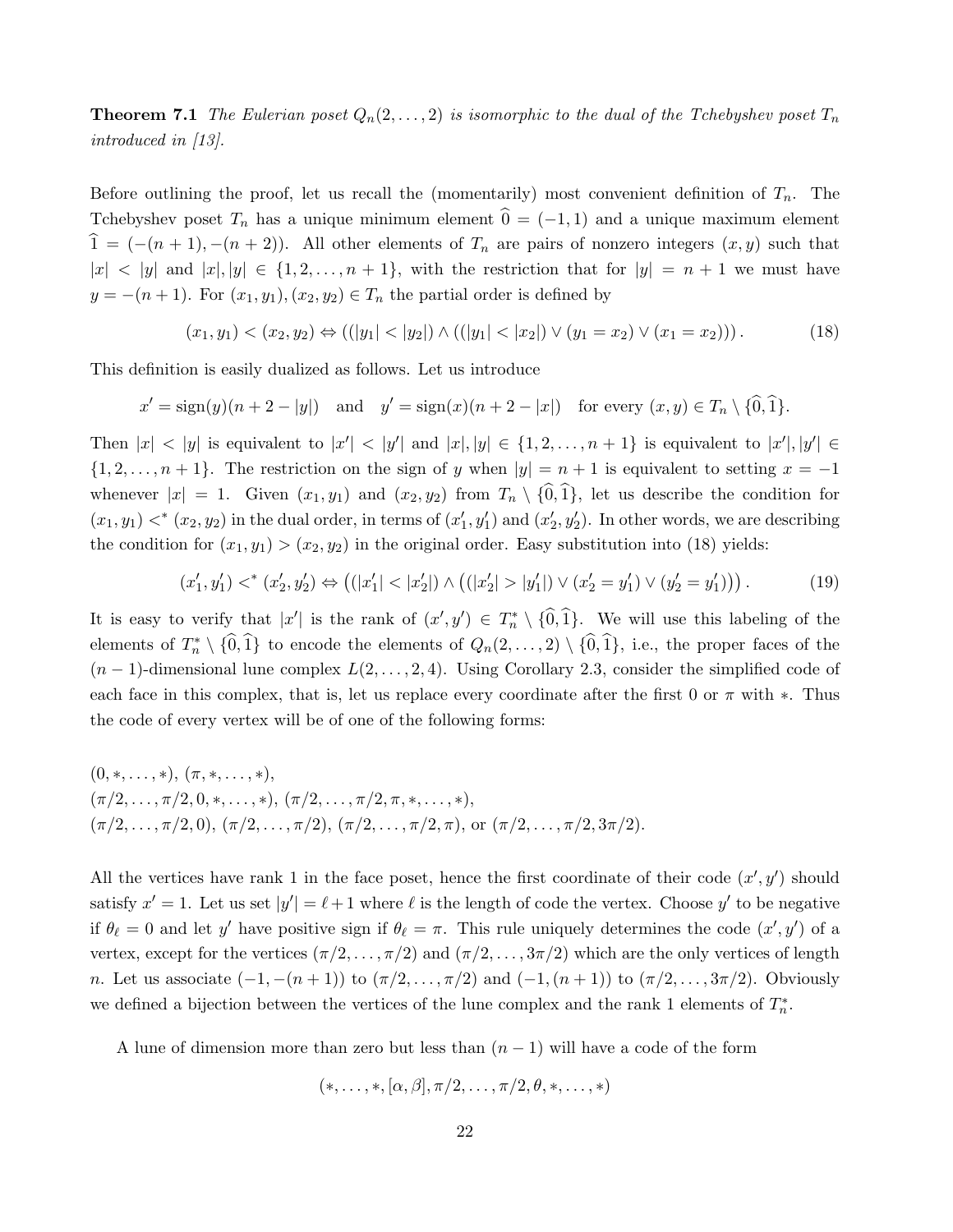where  $[\alpha, \beta]$  is either  $[0, \pi/2]$  or  $[\pi/2, \pi]$  and  $\theta \in \{0, \pi\}$  unless  $\theta$  is the last coordinate. (The number of entries between  $[\alpha, \beta]$  and  $\theta$  may be zero.) Again we must choose  $|x'|$  to be the rank of our lune, which is the dimension of the lune plus one. Consistently with the sign choice for the vertices let us set x' to be negative if  $[\alpha, \beta]$  contains 0 (i.e.,  $[\alpha, \beta] = [0, \pi/2]$ ), and let us set x' to be positive of  $[\alpha, \beta]$ contains  $\pi$  (i.e.,  $[\alpha, \beta] = [\pi/2, \pi]$ ). Set again  $|y'| = \ell + 1$ , where  $\ell$  is the length of the lune. Consistently with the sign choice for the vertices, set the sign of y' to be negative if  $\theta \in \{0, \pi/2\}$  and positive if  $\theta \in {\pi, 3\pi/2}$ . (The possibilities  $\theta = \pi/2$  or  $\theta = 3\pi/2$  occur only if the lune has length n.)

It is easy to verify that this correspondence between the faces of the lune complex and elements of  $T_n^*$  up to rank at most  $(n-2)$  is order preserving. In fact, if the lune (or vertex)  $\lambda_1$  associated  $(x'_1, y'_1)$  to is contained in the lune  $\lambda_2$  associated to  $(x'_2, y'_2)$ , then the  $\lambda_2$  must have larger dimension, and so larger rank (this is condition  $|x'_1| < |x'_2|$ ). If this is satisfied, then  $\lambda_1 \subset \lambda_2$  holds when either the first non-star coordinate of  $\lambda_2$  has higher index than the length  $\lambda_1$  (equivalent to  $|y_1| < |x_2|$ ) or the interval  $[\alpha, \beta]$  in the code  $\lambda_2$  exactly at index  $\ell(\lambda_1)$  (thus containment at this coordinate is the only issue, and it is equivalent to  $x_2' = y_1'$ , or the interval  $[\alpha, \beta]$  in the code  $\lambda_2$  occurs at a coordinate where the coordinate of  $\lambda_1$  is  $\pi/2$ . In this last case the subsequent coordinates of  $\lambda_1$  and  $\lambda_2$  must agree, which is equivalent to  $x'_2 = y'_1$ .

Finally, we may extend our order preserving bijection to the elements of rank  $n$  by associating  $(-n, -(n+1))$  to  $(*, \ldots, *, [0, \pi/2]), (n, -(n+1))$  to  $(*, \ldots, *, [\pi/2, \pi]), (n, (n+1))$  to  $(*, \ldots, *, [\pi, 3\pi/2]),$  and  $(-n, (n+1))$  to  $(*, \ldots, *, [3\pi/2, 2\pi]).$  Since we are constructing a bijection between graded partially ordered sets, it is sufficient to verify that the corresponding coatoms cover the corresponding sub-coatoms. This is most easily shown "pictorially":



corresponds to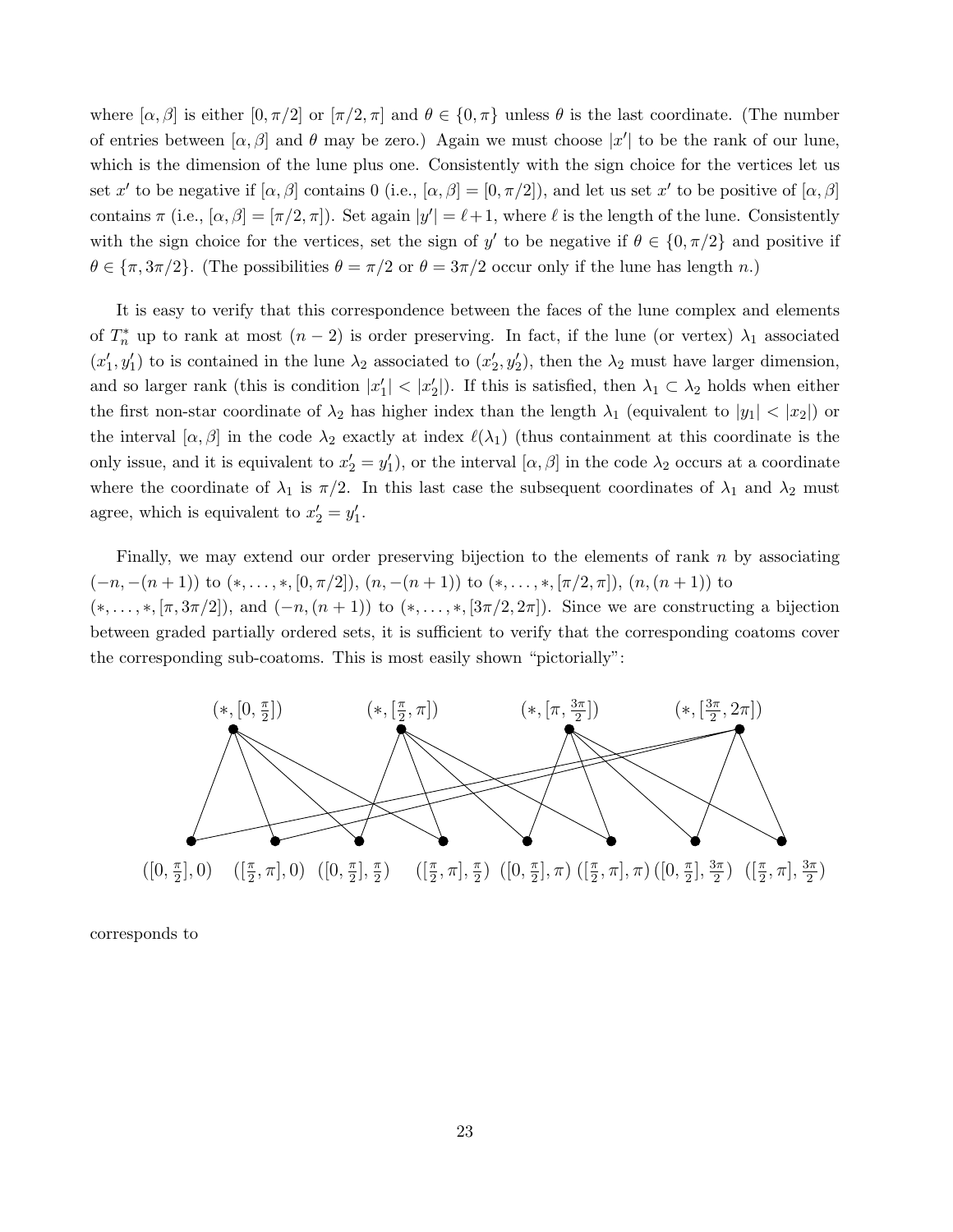

Note that on the first picture the labels correspond to  $n = 3$ , but for higher n-s the only difference is that each label needs to be prepended with the appropriate number of stars.

## 8 Concluding remarks

As mentioned in the Introduction, an interesting continuation of the research presented in this paper could be exploring the potential connections between the theory of chain sequences and flagenumeration in Eulerian posets, deciding along the way whether there is a closer relation to spherical shellings or to the approach taken in Section 6. If the theory of chain sequences turns out to be unrelated to either of these methods, then its non-commutative generalization (if it exists) could provide a new approach to proving non-negativity results for Eulerian posets.

It is also worth exploring what the study of lune complexes may tell us about systems of symmetric orthogonal polynomials. The first question is whether the polynomials  $R(y_1, \ldots, y_n; x)$  given by (10) (introduced in connection with spherical shellings) have any further significance in the theory of orthogonal polynomials. Second, the issue of "translating" invariants of Eulerian posets could be raised. If we do not insist on finding non-negativity results, "almost every" symmetric OPS is equivalent (up to replacing each polynomial with a nonzero constant multiple) to an OPS defined by a recursion formula of the form  $Q_n(x) = \nu_n x Q_{n-1}(x) + (1 - \nu_n) Q_{n-2}(x)$ . Whenever the  $\nu_i$ 's are positive integers such that an associated poset  $Q_n(\nu_2, \ldots, \nu_n)$  exists, invariants like the "toric h-vector" (for the definition see [16, Section 3.14]) are polynomial expressions of the  $\nu_i$ 's. Hence the definition of such invariants may be extended to almost all symmetric OPS (and perhaps even to the "singular ones", if "taking limits" is possible). It is very natural to ask, what is the meaning of such invariants in the theory of orthogonal polynomials. Finally, a new connection between certain orthogonal polynomials and statistics on words may be established by passing through the lune complex representation. In fact, the non-negativity of the cd-index of the Tchebyshev posets was shown in [13] using a shelling of the order complex, and not spherical shelling. That approach not only provided explicit formulas for the coefficients of the cd-index, but also established a connection to a certain statistics on words. It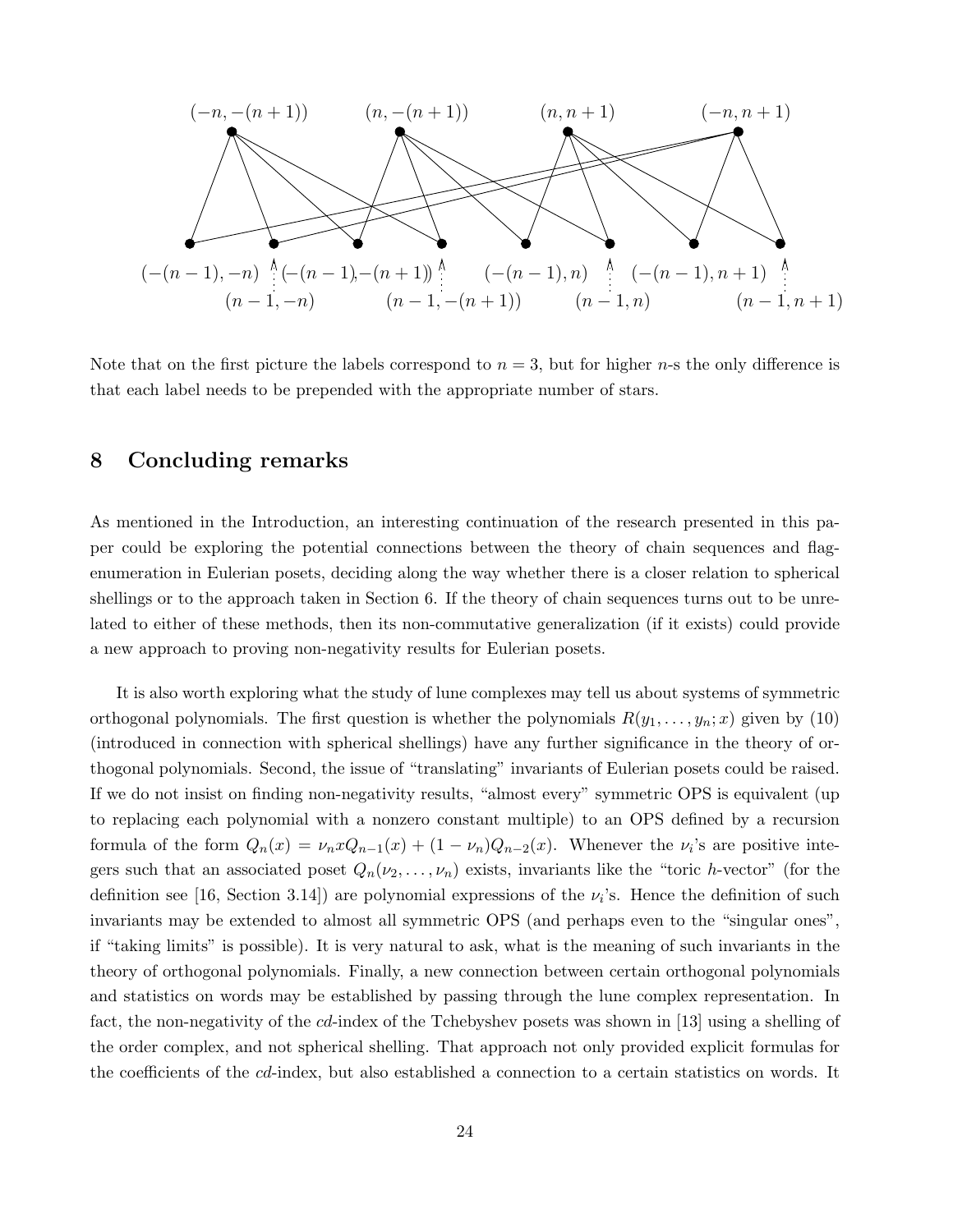is worth trying to generalize that method to the order complexes of the face posets of lune complexes with the same aim.

To conclude, let us remind the reader, how having a sequence of face posets of CW-spheres closed under taking intervals may bring us closer to proving Stanley's conjecture [17, Conjecture 2.1]. Given a sequence  $\Omega_1, \Omega_2, \ldots$  of CW-spheres (one for each dimension), such that each face of each  $\Omega_i$  has the same face structure as some  $\Omega_j$  we may restrict our attention to those Eulerian posets P for which every interval  $[0, x]$  is isomorphic to some  $P_1(\Omega_i)$ . It is to be expected that, for such a restriction, the study of cd-indices (or, equivalently, flag f-vectors) may be reduced to the study of (non-flag) f-vectors of certain CW-spheres. For example, Stanley proved his conjecture for Eulerian simplicial spheres in [17], and the question for Eulerian cubical complexes was reduced to the to the conjectured non-negativity of Adin's cubical h-vector [1] by Ehrenborg and Hetyei [10]). Once a sufficient number of such simplified questions is answered, the proof of the general statement may perhaps be found more easily.

## Acknowledgments

I wish to thank to Tamás Erdélyi and Paul Névai for pointing in the right direction and to Dennis Stanton for fruitful interaction, and useful advice.

## References

- [1] R. M. Adin, A new cubical *h*-vector, *Disc. Math.* **157** (1996) 3–14.
- [2] M. M. Bayer and L. J. Billera, Generalized Dehn–Sommerville relations for polytopes, spheres and Eulerian partially ordered sets, Invent. Math. 79 (1985) 143–157.
- [3] M. M. Bayer and G. Hetyei, Flag vectors of Eulerian partially ordered sets, European J. Combin. 22 (2001) 5–26.
- [4] M. M. Bayer and G. Hetyei, Generalizations of Eulerian partially ordered sets, flag numbers, and the Möbius function, to appear in *Discrete Math.*
- [5] M. Bayer and A. Klapper, A new index for polytopes, *Discrete Comput. Geom.* **6** (1991) 33–47.
- [6] L. J. Billera and G. Hetyei, Order 17 (2000) 141–166.
- [7] A. Björner, Posets, regular CW-complexes and Bruhat order *European J. Combin.* 5 (1984) 7–16.
- [8] M. Bruggeser and P. Mani, Shellable decompositions of cells and spheres, *Math. Scand.* 29 (1971), 197-205.